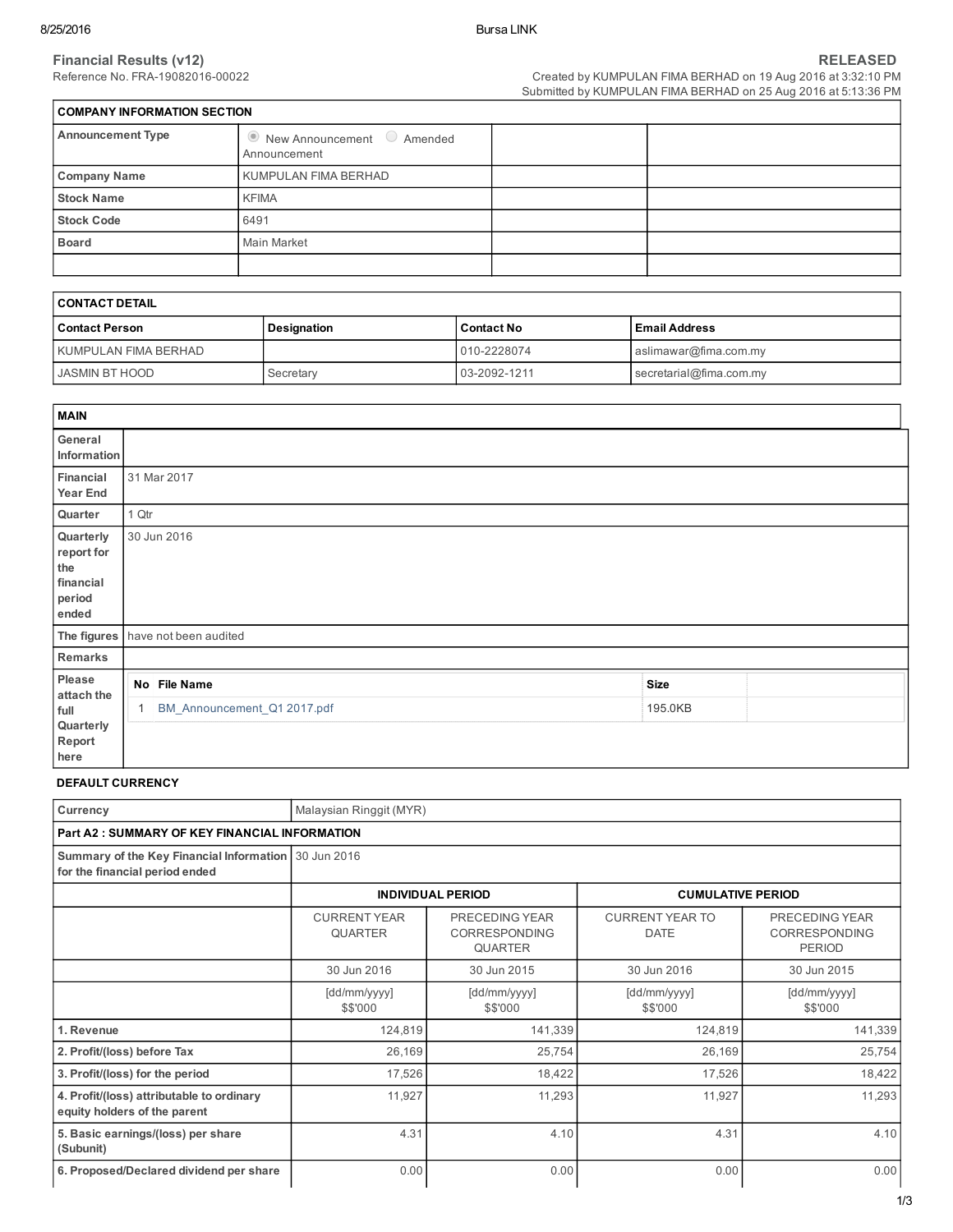8/25/2016 Bursa LINK

| (Subunit)                                                                                                                                                |               |                                                                                                                                                                                          |                |        |                                                          |                                       |                                                         |  |
|----------------------------------------------------------------------------------------------------------------------------------------------------------|---------------|------------------------------------------------------------------------------------------------------------------------------------------------------------------------------------------|----------------|--------|----------------------------------------------------------|---------------------------------------|---------------------------------------------------------|--|
|                                                                                                                                                          |               | AS AT END OF CURRENT QUARTER                                                                                                                                                             |                |        |                                                          | AS AT PRECEDING FINANCIAL YEAR END    |                                                         |  |
| 7. Net assets per share attributable to<br>ordinary equity holders of the parent (\$\$)                                                                  |               |                                                                                                                                                                                          |                | 2.7500 |                                                          | 2.7000                                |                                                         |  |
| <b>Remarks</b>                                                                                                                                           |               |                                                                                                                                                                                          |                |        |                                                          |                                       |                                                         |  |
| In a currency system, there is usually a main unit (base) and subunit that is a fraction amount of the main unit.<br>Example for the subunit as follows: |               |                                                                                                                                                                                          |                |        |                                                          |                                       |                                                         |  |
| Country                                                                                                                                                  | Base unit     |                                                                                                                                                                                          | <b>Subunit</b> |        |                                                          |                                       |                                                         |  |
| <b>Malaysia</b>                                                                                                                                          | Ringgit       |                                                                                                                                                                                          | Sen            |        |                                                          |                                       |                                                         |  |
| <b>United States</b>                                                                                                                                     | <b>Dollar</b> |                                                                                                                                                                                          | Cent           |        |                                                          |                                       |                                                         |  |
| <b>United Kingdom</b>                                                                                                                                    | Pound         |                                                                                                                                                                                          | Pence          |        |                                                          |                                       |                                                         |  |
| Part A3: ADDITIONAL INFORMATION (This Information is for Exchange's Internal Use only)                                                                   |               |                                                                                                                                                                                          |                |        |                                                          |                                       |                                                         |  |
|                                                                                                                                                          |               | <b>INDIVIDUAL PERIOD</b>                                                                                                                                                                 |                |        |                                                          | <b>CUMULATIVE PERIOD</b>              |                                                         |  |
|                                                                                                                                                          |               | <b>CURRENT YEAR</b><br><b>QUARTER</b>                                                                                                                                                    |                |        | PRECEDING YEAR<br><b>CORRESPONDING</b><br><b>QUARTER</b> | <b>CURRENT YEAR TO</b><br><b>DATE</b> | PRECEDING YEAR<br><b>CORRESPONDING</b><br><b>PERIOD</b> |  |
|                                                                                                                                                          |               | 30 Jun 2016                                                                                                                                                                              |                |        | 30 Jun 2015                                              | 30 Jun 2016                           | 30 Jun 2015                                             |  |
|                                                                                                                                                          |               | [dd/mm/yyyy]<br>\$\$'000                                                                                                                                                                 |                |        | [dd/mm/yyyy]<br>\$\$'000                                 | [dd/mm/yyyy]<br>\$\$'000              | [dd/mm/yyyy]<br>\$\$'000                                |  |
| 1. Gross interest income                                                                                                                                 |               |                                                                                                                                                                                          | 1,606          |        | 1,176                                                    | 1,606                                 | 1,176                                                   |  |
| 2. Gross interest expense                                                                                                                                |               |                                                                                                                                                                                          | $\Omega$       |        | $\Omega$<br>$\Omega$                                     |                                       |                                                         |  |
| <b>Remarks</b>                                                                                                                                           |               | For Individual Period RM'000<br>(i) As at 30/06/2016: (688)<br>(ii) As at 30/06/2015: (92)<br>For Cumulative Period RM'000<br>(i) As at 30/06/2016: (688)<br>(ii) As at 30/06/2015: (92) |                |        |                                                          |                                       |                                                         |  |

# OTHER CURRENCY

| <b>Other Currency</b>                                                                                                                                    |                                       |                                                          |                                       |                                                  |
|----------------------------------------------------------------------------------------------------------------------------------------------------------|---------------------------------------|----------------------------------------------------------|---------------------------------------|--------------------------------------------------|
| <b>Part A2: SUMMARY OF KEY FINANCIAL INFORMATION</b>                                                                                                     |                                       |                                                          |                                       |                                                  |
| Summary of the Key Financial Information 30 Jun 2016<br>for the financial period ended                                                                   |                                       |                                                          |                                       |                                                  |
|                                                                                                                                                          |                                       | <b>INDIVIDUAL PERIOD</b>                                 | <b>CUMULATIVE PERIOD</b>              |                                                  |
|                                                                                                                                                          | <b>CURRENT YEAR</b><br><b>QUARTER</b> | PRECEDING YEAR<br><b>CORRESPONDING</b><br><b>QUARTER</b> | <b>CURRENT YEAR TO</b><br><b>DATE</b> | PRECEDING YEAR<br>CORRESPONDING<br><b>PERIOD</b> |
|                                                                                                                                                          | [dd/mm/yyyy]<br>\$\$'000              | [dd/mm/yyyy]<br>\$\$'000                                 | [dd/mm/yyyy]<br>\$\$'000              | [dd/mm/yyyy]<br>\$\$'000                         |
| 1. Revenue                                                                                                                                               |                                       |                                                          |                                       |                                                  |
| 2. Profit/(loss) before Tax                                                                                                                              |                                       |                                                          |                                       |                                                  |
| 3. Profit/(loss) for the period                                                                                                                          |                                       |                                                          |                                       |                                                  |
| 4. Profit/(loss) attributable to ordinary<br>equity holders of the parent                                                                                |                                       |                                                          |                                       |                                                  |
| 5. Basic earnings/(loss) per share<br>(Subunit)                                                                                                          |                                       |                                                          |                                       |                                                  |
| 6. Proposed/Declared dividend per share<br>(Subunit)                                                                                                     |                                       |                                                          |                                       |                                                  |
|                                                                                                                                                          |                                       | AS AT END OF CURRENT QUARTER                             | AS AT PRECEDING FINANCIAL YEAR END    |                                                  |
| 7. Net assets per share attributable to<br>ordinary equity holders of the parent (\$\$)                                                                  |                                       |                                                          |                                       |                                                  |
| <b>Remarks</b>                                                                                                                                           |                                       |                                                          |                                       |                                                  |
| In a currency system, there is usually a main unit (base) and subunit that is a fraction amount of the main unit.<br>Example for the subunit as follows: |                                       |                                                          |                                       |                                                  |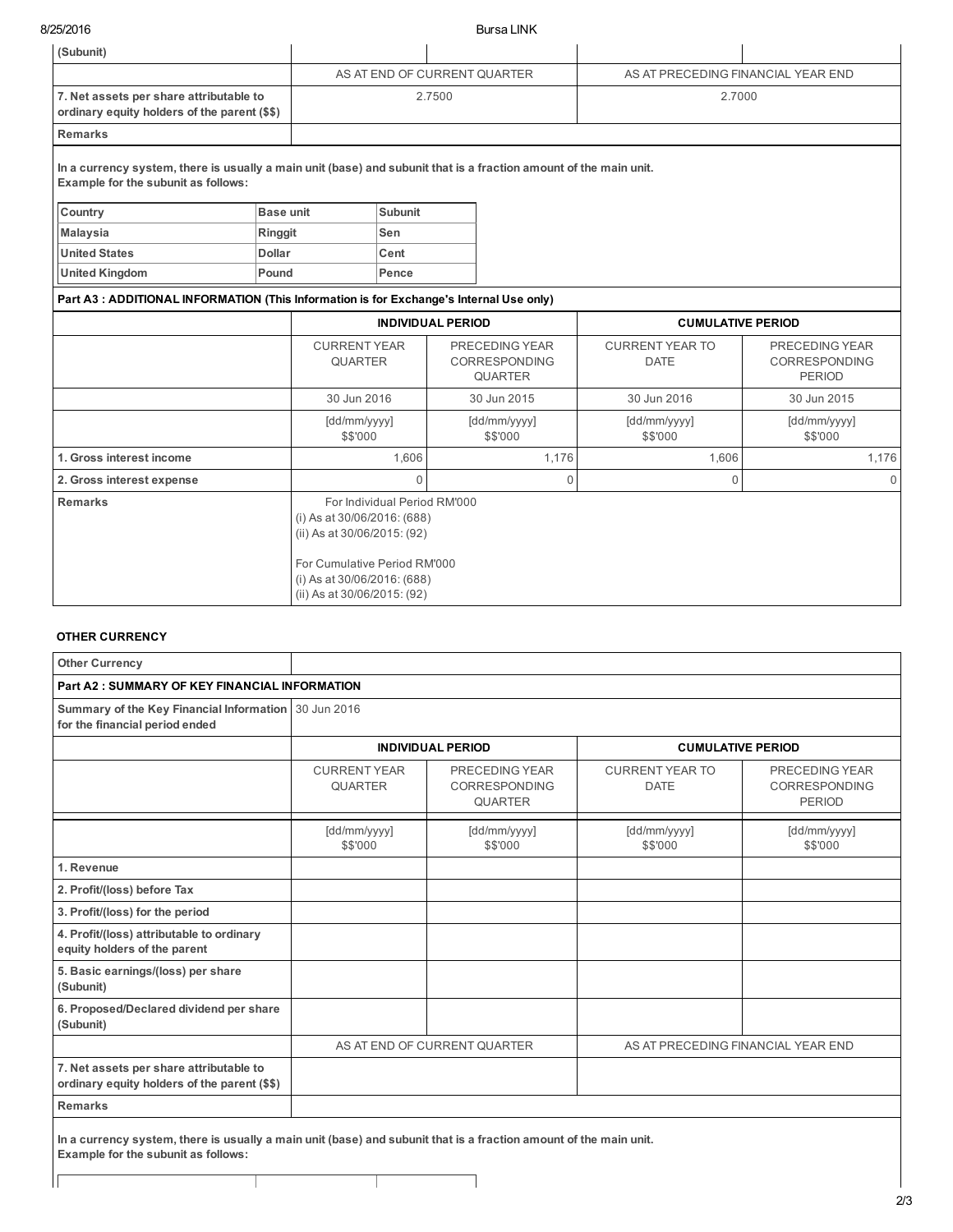8/25/2016 Bursa LINK

| Country                                                                                 | <b>Base unit</b> | <b>Subunit</b>                        |  |                                                          |                                       |                                                         |
|-----------------------------------------------------------------------------------------|------------------|---------------------------------------|--|----------------------------------------------------------|---------------------------------------|---------------------------------------------------------|
| <b>Malaysia</b>                                                                         | Ringgit          | Sen                                   |  |                                                          |                                       |                                                         |
| <b>United States</b>                                                                    | <b>Dollar</b>    | Cent                                  |  |                                                          |                                       |                                                         |
| <b>United Kingdom</b>                                                                   | Pound            | Pence                                 |  |                                                          |                                       |                                                         |
| Part A3 : ADDITIONAL INFORMATION (This Information is for Exchange's Internal Use only) |                  |                                       |  |                                                          |                                       |                                                         |
|                                                                                         |                  | <b>INDIVIDUAL PERIOD</b>              |  | <b>CUMULATIVE PERIOD</b>                                 |                                       |                                                         |
|                                                                                         |                  | <b>CURRENT YEAR</b><br><b>QUARTER</b> |  | PRECEDING YEAR<br><b>CORRESPONDING</b><br><b>QUARTER</b> | <b>CURRENT YEAR TO</b><br><b>DATE</b> | PRECEDING YEAR<br><b>CORRESPONDING</b><br><b>PERIOD</b> |
|                                                                                         |                  | [dd/mm/yyyy]<br>\$\$'000              |  | [dd/mm/yyyy]<br>\$\$'000                                 | [dd/mm/yyyy]<br>\$\$'000              | [dd/mm/yyyy]<br>\$\$'000                                |
| 1. Gross interest income                                                                |                  |                                       |  |                                                          |                                       |                                                         |
| 2. Gross interest expense                                                               |                  |                                       |  |                                                          |                                       |                                                         |
| <b>Remarks</b>                                                                          |                  |                                       |  |                                                          |                                       |                                                         |

Copyright © 2015 Bursa Malaysia Berhad 8.2.4. All rights reserved. Terms & Conditions of Use, Disclaimer and Linking Policy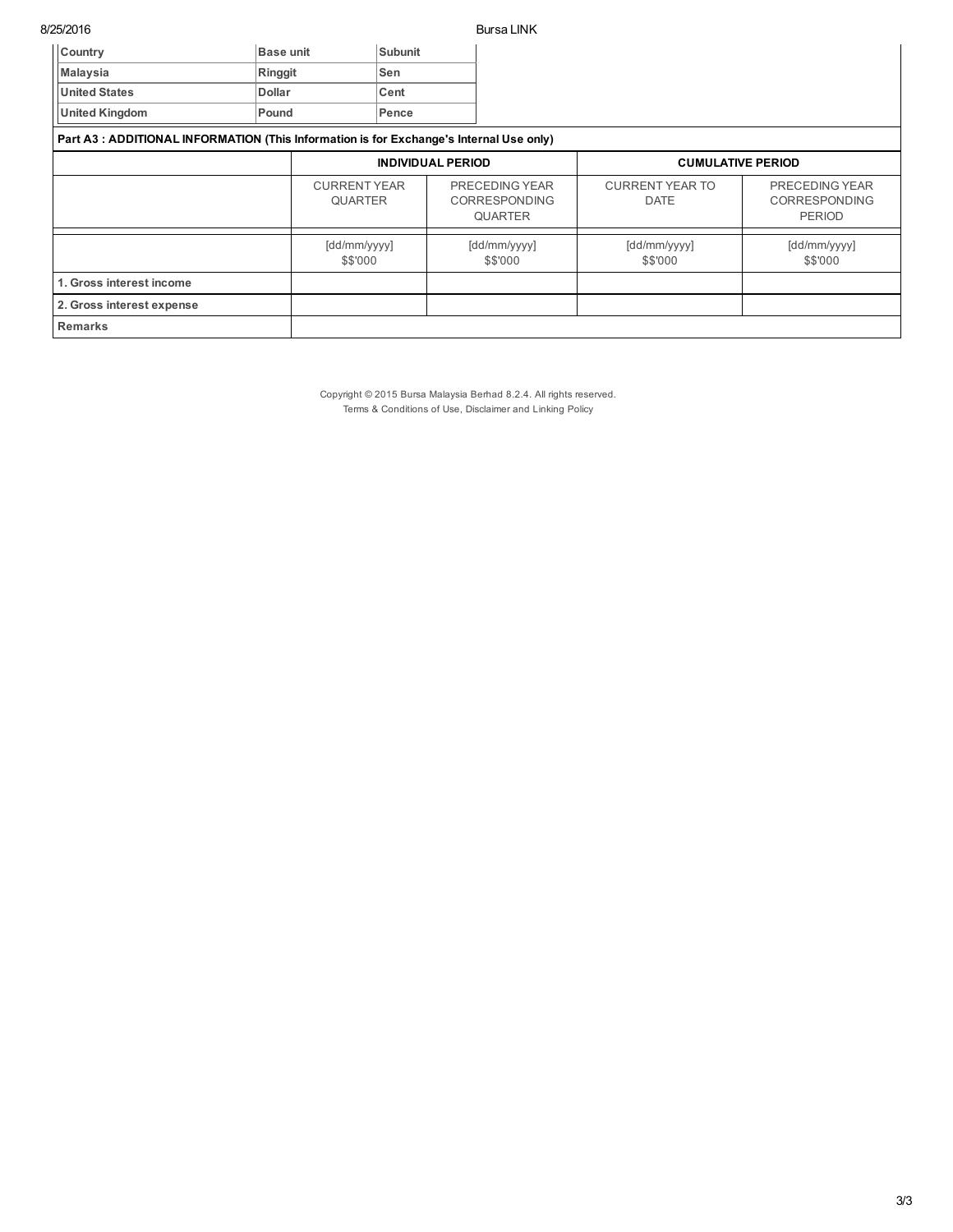

# KUMPULAN FIMA BERHAD (11817-V) (Incorporated in Malaysia)

Condensed Consolidated Financial Statements For The First Quarter Ended 30 June 2016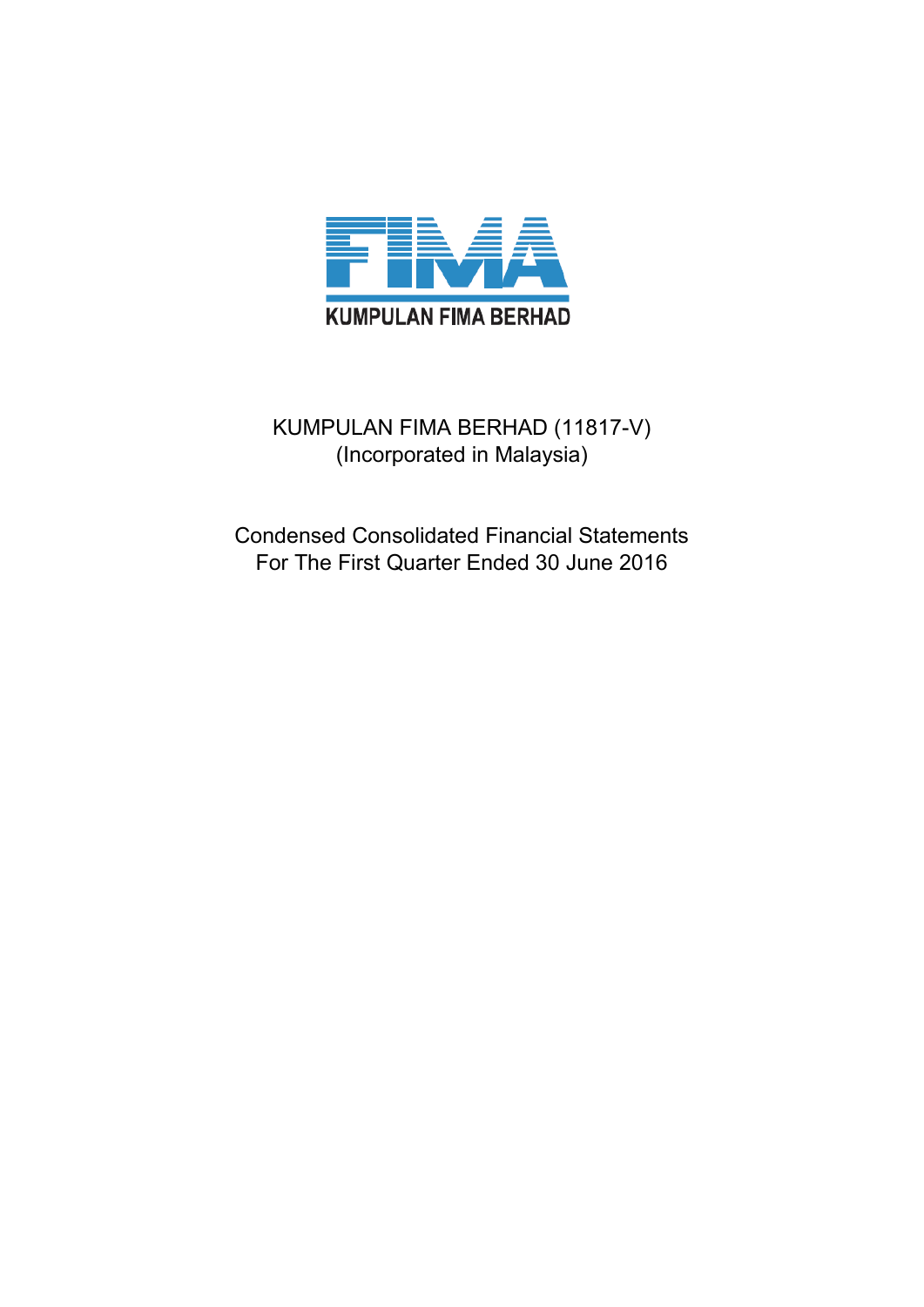

# **CONDENSED CONSOLIDATED STATEMENT OF COMPREHENSIVE INCOME FOR THE FIRST QUARTER ENDED 30 JUNE 2016** *(THE FIGURES HAVE NOT BEEN AUDITED)*

|                                                     |                |                | <b>Current Quarter</b> | <b>3 Months Cumulative</b> |                       |  |
|-----------------------------------------------------|----------------|----------------|------------------------|----------------------------|-----------------------|--|
|                                                     |                | <b>Current</b> | <b>Preceding Year</b>  | <b>Current</b>             | <b>Preceding Year</b> |  |
|                                                     |                | Year           | Corresponding          | Year                       | Corresponding         |  |
|                                                     |                | Quarter        | Quarter                | <b>To Date</b>             | <b>Period</b>         |  |
|                                                     | <b>Note</b>    | 30-06-2016     | 30-06-2015             | 30-06-2016                 | 30-06-2015            |  |
|                                                     |                | <b>RM'000</b>  | <b>RM'000</b>          | <b>RM'000</b>              | <b>RM'000</b>         |  |
|                                                     |                |                |                        |                            |                       |  |
| Revenue                                             | A <sub>9</sub> | 124,819        | 141,339                | 124,819                    | 141,339               |  |
| Cost of sales                                       |                | (78, 075)      | (92, 231)              | (78, 075)                  | (92, 231)             |  |
| <b>Gross profit</b>                                 |                | 46,744         | 49,108                 | 46,744                     | 49,108                |  |
| Other income                                        |                | 1,692          | 1,314                  | 1,692                      | 1,314                 |  |
| Other items of expense                              |                |                |                        |                            |                       |  |
| Administrative expenses                             |                | (15, 732)      | (16, 641)              | (15, 732)                  | (16, 641)             |  |
| Selling and marketing expenses                      |                | (1, 476)       | (1, 487)               | (1, 476)                   | (1, 487)              |  |
| Other expenses                                      |                | (5,602)        | (6, 619)               | (5,602)                    | (6, 619)              |  |
|                                                     |                | (22, 810)      | (24, 747)              | (22, 810)                  | (24, 747)             |  |
| Finance costs                                       |                | (688)          | (92)                   | (688)                      | (92)                  |  |
| Share of profit of associates                       |                | 1,231          | 171                    | 1,231                      | 171                   |  |
| Profit before tax                                   | A9/A10         | 26,169         | 25,754                 | 26,169                     | 25,754                |  |
| Income tax expense                                  | B <sub>5</sub> | (8,643)        | (7, 332)               | (8,643)                    | (7, 332)              |  |
| Profit net of tax                                   |                | 17,526         | 18,422                 | 17,526                     | 18,422                |  |
| Other comprehensive income                          |                |                |                        |                            |                       |  |
| Foreign currency translation differences            |                |                |                        |                            |                       |  |
| for foreign operations                              |                | 2,400          | (4,963)                | 2,400                      | (4,963)               |  |
| <b>Total comprehensive income</b>                   |                |                |                        |                            |                       |  |
| for the period                                      |                | 19,926         | 13,459                 | 19,926                     | 13,459                |  |
| <b>Profit attributable to:</b>                      |                |                |                        |                            |                       |  |
| Equity holders of the Company                       |                | 11,927         | 11,293                 | 11,927                     | 11,293                |  |
| Non-controlling interests                           |                | 5,599          | 7,129                  | 5,599                      | 7,129                 |  |
| Profit for the period                               |                | 17,526         | 18,422                 | 17,526                     | 18,422                |  |
| <b>Total comprehensive income</b>                   |                |                |                        |                            |                       |  |
| attributable to:<br>Equity holders of the Company   |                | 13,833         |                        |                            |                       |  |
|                                                     |                |                | 6,590                  | 13,833                     | 6,590                 |  |
| Non-controlling interests                           |                | 6,093          | 6,869                  | 6,093                      | 6,869                 |  |
| <b>Total comprehensive income</b><br>for the period |                | 19,926         | 13,459                 | 19,926                     | 13,459                |  |
| Earnings per share attributable                     |                |                |                        |                            |                       |  |
| to owners of the parent                             |                |                |                        |                            |                       |  |
| (sen per share):                                    |                |                |                        |                            |                       |  |
| <b>Basic</b>                                        | <b>B13</b>     | 4.31           | 4.10                   | 4.31                       | 4.10                  |  |
| <b>Diluted</b>                                      | <b>B13</b>     | 4.27           | 4.07                   | 4.27                       | 4.07                  |  |

*(The condensed consolidated statement of comprehensive income should be read in conjunction with the audited financial statements for the year ended 31 March 2016 and the accompanying explanatory notes attached to the interim financial statements).*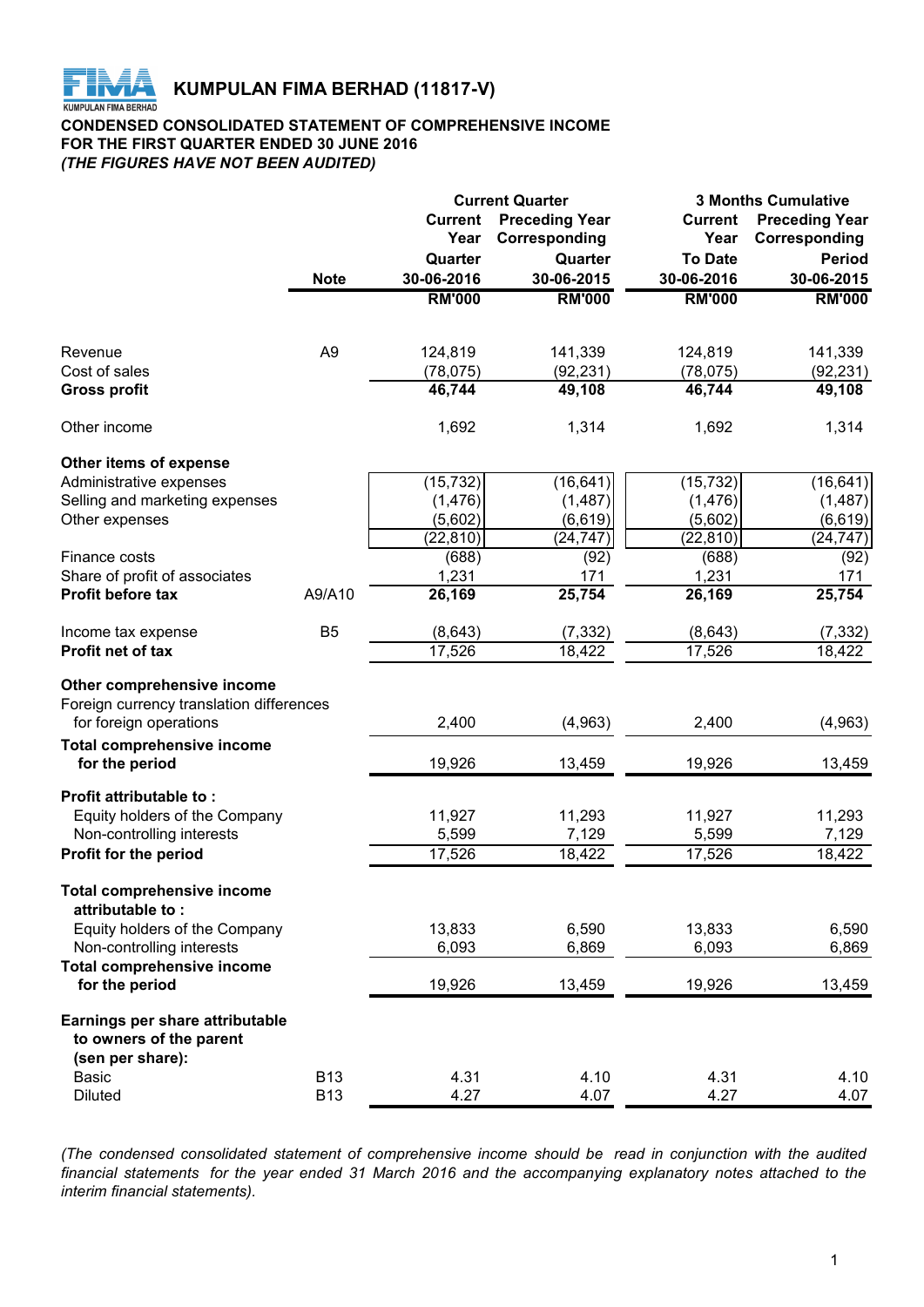# **CONDENSED CONSOLIDATED STATEMENT OF FINANCIAL POSITION AS AT 30 JUNE 2016**

|                                                                                       | As At<br>30-06-2016<br>(unaudited) | As At<br>31-03-2016<br>(audited) |
|---------------------------------------------------------------------------------------|------------------------------------|----------------------------------|
|                                                                                       | <b>RM'000</b>                      | <b>RM'000</b>                    |
|                                                                                       |                                    | <b>Restated</b>                  |
| <b>ASSETS</b>                                                                         |                                    |                                  |
| Non-current assets                                                                    |                                    |                                  |
| Property, plant and equipment                                                         | 341,612                            | 344,402                          |
| Investment properties                                                                 | 69,710                             | 70,097                           |
| <b>Biological assets</b>                                                              | 160,796                            | 153,476                          |
| Investment in associates                                                              | 47,623                             | 46,659                           |
| Deferred tax assets                                                                   | 6,603                              | 8,394                            |
| Goodwill on consolidation                                                             | 12,710                             | 12,710                           |
|                                                                                       | 639,054                            | 635,738                          |
| <b>Current assets</b>                                                                 |                                    |                                  |
| Inventories                                                                           | 88,031                             | 90,807                           |
| Trade receivables                                                                     | 193,464                            | 183,562                          |
| Other receivables                                                                     | 29,472                             | 27,963                           |
| Cash and bank balances                                                                | 255,841                            | 247,592                          |
|                                                                                       | 566,808                            | 549,924                          |
| <b>TOTAL ASSETS</b>                                                                   | 1,205,862                          | 1,185,662                        |
| <b>EQUITY AND LIABILITIES</b><br>Equity attributable to equity holders of the Company |                                    |                                  |
| Share capital                                                                         | 277,417                            | 276,968                          |
| Share premium                                                                         | 25,115                             | 24,713                           |
| Other reserves                                                                        | 139,723                            | 138,002                          |
| Retained earnings                                                                     | 320,544                            | 308,617                          |
|                                                                                       | 762,799                            | 748,300                          |
| Non-controlling interests                                                             | 256,731                            | 250,986                          |
| <b>Total equity</b>                                                                   | 1,019,530                          | 999,286                          |
| <b>Non-current liabilities</b>                                                        |                                    |                                  |
| Finance lease obligations                                                             | 16,641                             | 16,799                           |
| Retirement benefit obligations                                                        | 1,437                              | 1,391                            |
| Deferred tax liabilities                                                              | 44,977                             | 46,951                           |
|                                                                                       | 63,055                             | 65,141                           |
| <b>Current liabilities</b>                                                            |                                    |                                  |
| Finance lease obligations                                                             | 646                                | 646                              |
| Short term borrowings                                                                 | 9,291                              | 15,281                           |
| Trade payables                                                                        | 41,511                             | 44,007                           |
| Other payables                                                                        | 70,455                             | 60,615                           |
| Tax payable                                                                           | 1,374                              | 686                              |
|                                                                                       | 123,277                            | 121,235                          |
| <b>Total liabilities</b>                                                              | 186,332                            | 186,376                          |
| <b>TOTAL EQUITY AND LIABILITIES</b>                                                   | 1,205,862                          | 1,185,662                        |
| Net assets per share (RM)                                                             | 2.75                               | 2.70                             |

*(The condensed consolidated statement of financial position should be read in conjunction with the audited financial statements for the year ended 31 March 2016 and the accompanying explanatory notes attached to the interim financial statements).*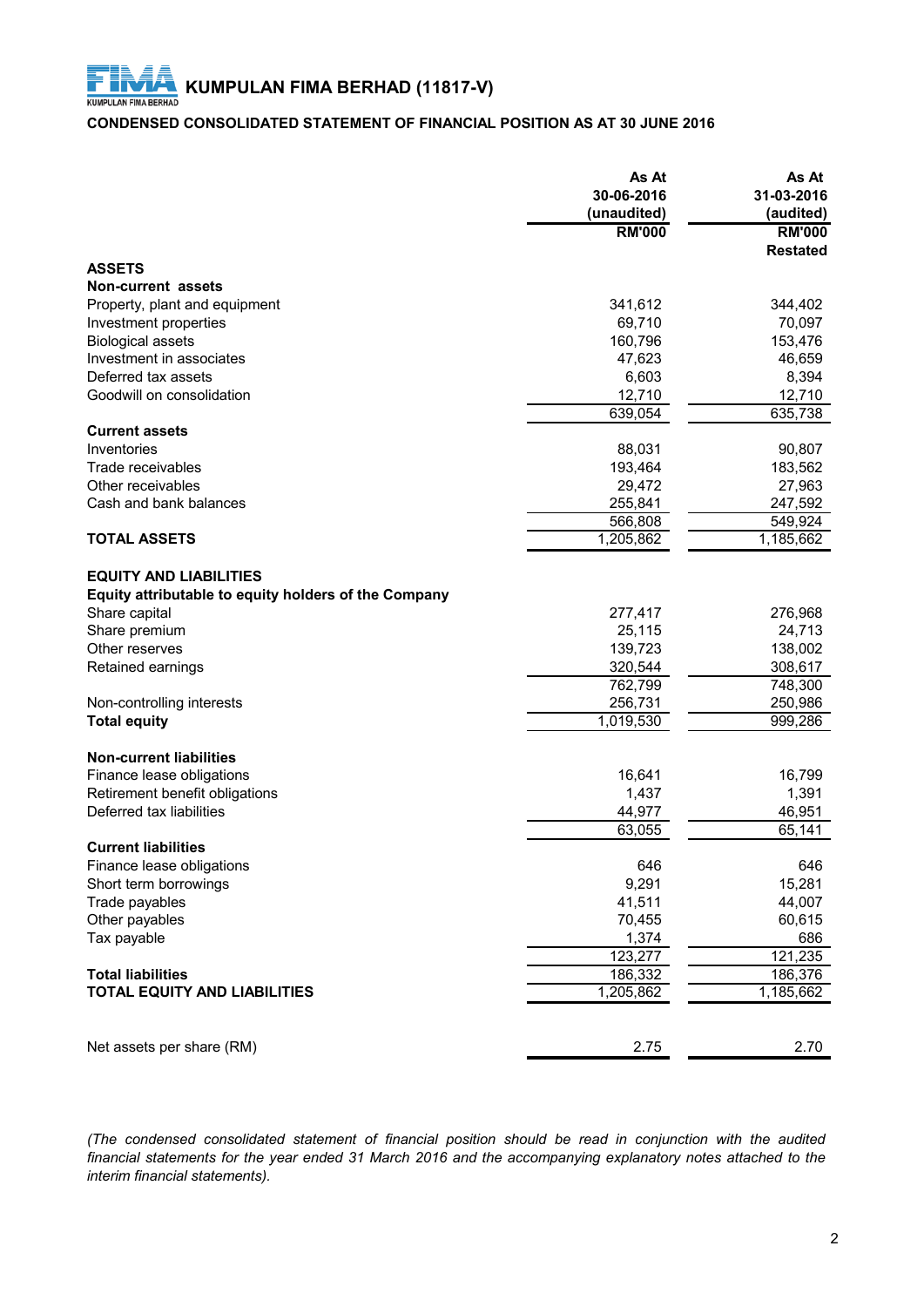

**CONDENSED CONSOLIDATED STATEMENT OF CHANGES IN EQUITY FOR THE FIRST QUARTER ENDED 30 JUNE 2016**

|                                                                        |                                          |                                          |                           |                                                      |                                     | Attributable to Equity Holders of the Company                                         |                                                         |                                                 |                                              |                               |                                                   |                                  |
|------------------------------------------------------------------------|------------------------------------------|------------------------------------------|---------------------------|------------------------------------------------------|-------------------------------------|---------------------------------------------------------------------------------------|---------------------------------------------------------|-------------------------------------------------|----------------------------------------------|-------------------------------|---------------------------------------------------|----------------------------------|
|                                                                        |                                          |                                          |                           |                                                      | Non-distributable                   |                                                                                       |                                                         |                                                 | Distributable                                |                               |                                                   |                                  |
| Group                                                                  | <b>Share</b><br>capital<br><b>RM'000</b> | <b>Share</b><br>premium<br><b>RM'000</b> | reserves<br><b>RM'000</b> | <b>Other</b> Revaluation<br>reserve<br><b>RM'000</b> | Capital<br>reserve<br><b>RM'000</b> | Capital<br>reserve<br>arising from<br>bonus issue in<br>subsidiaries<br><b>RM'000</b> | Employee<br>share<br>option<br>reserve<br><b>RM'000</b> | Foreign<br>exchange<br>reserve<br><b>RM'000</b> | <b>Retained</b><br>earnings<br><b>RM'000</b> | <b>Total</b><br><b>RM'000</b> | Non-<br>controlling<br>interests<br><b>RM'000</b> | Total<br>equity<br><b>RM'000</b> |
|                                                                        |                                          |                                          |                           |                                                      |                                     |                                                                                       |                                                         |                                                 |                                              |                               |                                                   |                                  |
| At 1 April 2016<br>Total comprehensive income for the year             | 276,968                                  | 24,713                                   | 138,002<br>1,906          | 87,471                                               | 437                                 | 66,459                                                                                | 4,427                                                   | (20, 792)<br>1,906                              | 308,617<br>11,927                            | 748,300<br>13,833             | 250,986<br>6,093                                  | 999,286<br>19,926                |
| <b>Transactions with owners</b>                                        |                                          |                                          |                           |                                                      |                                     |                                                                                       |                                                         |                                                 |                                              |                               |                                                   |                                  |
| Share options exercised                                                | 449                                      | 402                                      | (185)                     | ٠                                                    |                                     |                                                                                       | (185)                                                   |                                                 | $\overline{\phantom{a}}$                     | 666                           |                                                   | 666                              |
| Purchase of treasury shares by a subsidiary                            |                                          |                                          |                           |                                                      |                                     |                                                                                       |                                                         |                                                 |                                              |                               | (348)                                             | (348)                            |
| Total transaction with owners                                          |                                          |                                          | (185)                     |                                                      |                                     |                                                                                       | (185)                                                   |                                                 |                                              | 666                           | (348)                                             | 318                              |
| At 30 June 2016                                                        | 277,417                                  | 25,115                                   | 139,723                   | 87,471                                               | 437                                 | 66,459                                                                                | 4,242                                                   | (18, 886)                                       | 320,544                                      | 762,799                       | 256,731                                           | 1,019,530                        |
| At 1 April 2015                                                        | 276,087                                  | 23,930                                   | 157,068                   | 87,471                                               | 437                                 | 66,459                                                                                | 4,560                                                   | (1, 859)                                        | 275,202                                      | 732,287                       | 245,723                                           | 978,010                          |
| Total comprehensive income for the year                                |                                          |                                          | (4,703)                   |                                                      |                                     |                                                                                       |                                                         | (4,703)                                         | 11,293                                       | 6,590                         | 6,869                                             | 13,459                           |
| <b>Transactions with owners</b>                                        |                                          |                                          |                           |                                                      |                                     |                                                                                       |                                                         |                                                 |                                              |                               |                                                   |                                  |
| Share options exercised<br>Purchase of treasury shares by a subsidiary | 190                                      | 168                                      | (78)                      | $\overline{\phantom{a}}$                             | $\overline{\phantom{a}}$            |                                                                                       | (78)                                                    |                                                 | $\sim$                                       | 280                           |                                                   | 280<br>$\sim$                    |
| Total transaction with owners                                          | 190                                      | 168                                      | (78)                      |                                                      |                                     |                                                                                       | (78)                                                    |                                                 |                                              | 280                           |                                                   | 280                              |
| As 30 June 2015                                                        | 276,277                                  | 24,098                                   | 152,287                   | 87,471                                               | 437                                 | 66,459                                                                                | 4,482                                                   | (6, 562)                                        | 286,495                                      | 739,157                       | 252,592                                           | 991,749                          |

(The condensed consolidated statements of changes in equity should be read in conjunction with the audited financial statements for the year ended 31 March 2016 and the accompanying explanatory notes attached to the interi *statements).* 

3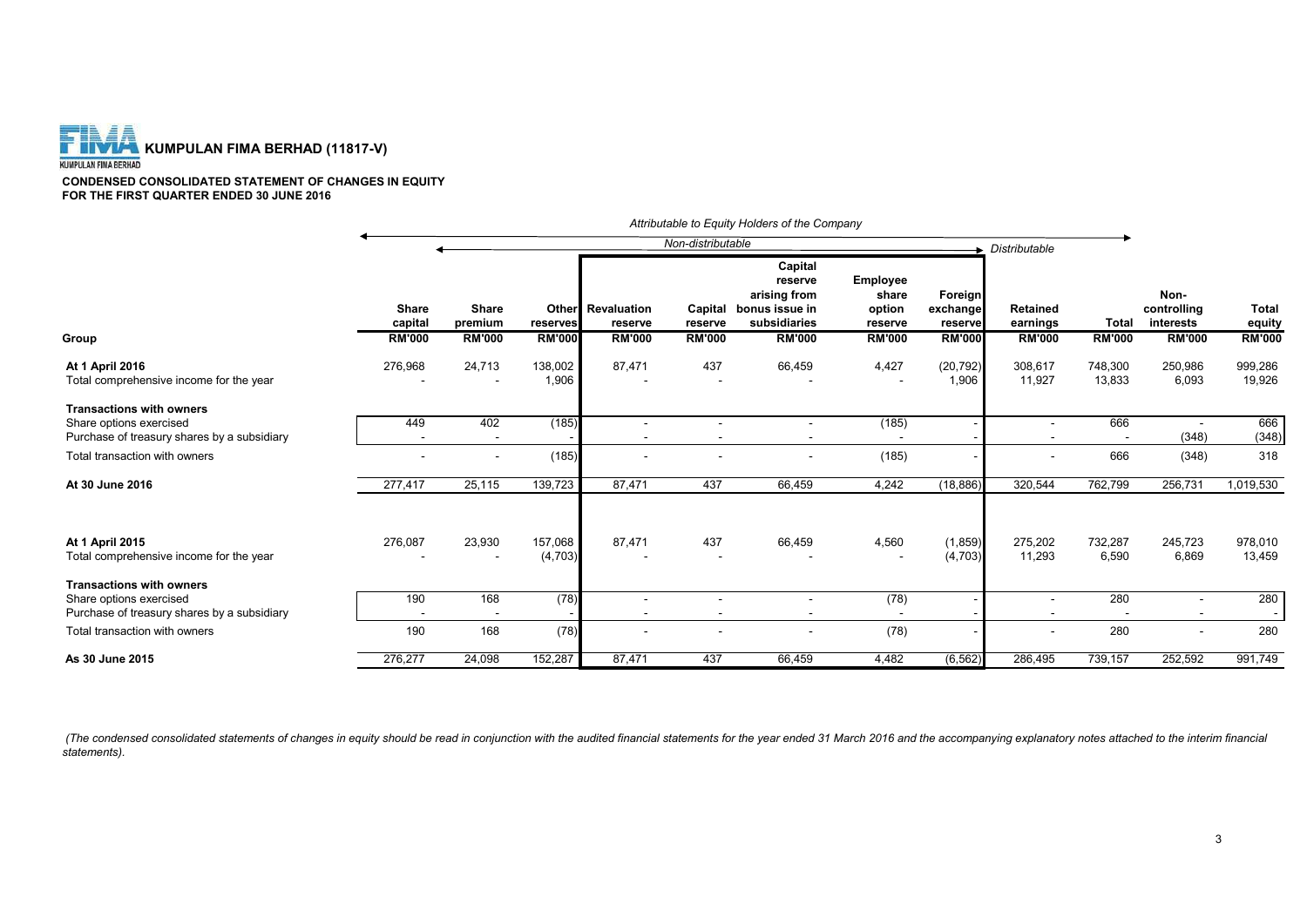

# **KUMPULAN FIMA BERHAD (11817-V)**<br>KUMPULAN FIMA BERHAD

# **CONDENSED CONSOLIDATED STATEMENT OF CASH FLOWS FOR THE FIRST QUARTER ENDED 30 JUNE 2016**

|                                                         | -3 months ended     |               |
|---------------------------------------------------------|---------------------|---------------|
|                                                         | 30-06-2016          | 30-06-2015    |
|                                                         | <b>RM'000</b>       | <b>RM'000</b> |
| <b>CASH FLOWS FROM OPERATING ACTIVITIES</b>             |                     |               |
| Profit before tax                                       | 26,169              | 25,754        |
| Adjustments for:                                        |                     |               |
| Depreciation for property, plant and equipment          | 6,317               | 7,082         |
| Depreciation of investment properties                   | 408                 | 434           |
| Amortisation of biological assets                       | 2,188               | 1,376         |
| Impairment loss on trade receivables                    | 20                  | 1,640         |
| Write back of impairment loss on trade receivables      | (253)               | (571)         |
| Provision for retirement benefit obligation             | 20                  | 27            |
| Inventories written back                                | (161)               | (123)         |
| Share of result of associates                           | (1,231)             | (171)         |
| Interest expense                                        | 688                 | 92            |
| Interest income                                         | (1,606)             | (1, 176)      |
| Operating profit before working capital changes         | 32,559              | 34,364        |
| Increase in inventories                                 | (2,615)             | (2, 207)      |
| Increase in receivables                                 | (11, 158)           | (10, 796)     |
| Increase/(decrease) in payables                         | 9,231               | (14, 336)     |
| Cash generated from operations                          | 28,017              | 7,025         |
| Interest paid                                           | (688)               | (92)          |
| Taxes paid                                              | (5,770)             | (6, 739)      |
| Retirement benefits paid                                | (5)                 | (5)           |
| Net cash generated from operating activities            | $\overline{2}1,554$ | 189           |
| <b>CASH FLOWS FROM INVESTING ACTIVITIES</b>             |                     |               |
| Biological assets expenditure                           | (7, 576)            | (6, 316)      |
| Proceeds from disposal of property, plant and equipment |                     | 1             |
| Purchase of property, plant and equipment               | (2, 158)            | (1, 973)      |
| Repayment of obligation under finance lease             | (158)               | (12)          |
| Interest received                                       | 1,606               | 1,176         |
| Net cash used in investing activities                   | (8, 286)            | (7, 124)      |
| <b>CASH FLOWS FROM FINANCING ACTIVITIES</b>             |                     |               |
| Net (repayment)/drawdown of borrowings                  | (6, 343)            | 1,681         |
| Proceeds from exercise of employee share scheme         | 666                 | 280           |
| Net cash (used in)/generated from financing activities  | (5,677)             | 1,961         |
| NET INCREASE/(DECREASE) IN CASH AND CASH EQUIVALENTS    | 7,591               | (4, 974)      |
| EFFECT ON FOREIGN EXCHANGE RATE CHANGES IN CASH         |                     |               |
| AND CASH EQUIVALENTS                                    | 658                 | (643)         |
| CASH AND CASH EQUIVALENTS AT BEGINNING OF PERIOD        | 247,592             | 236,710       |
| CASH AND CASH EQUIVALENTS AT END OF PERIOD              | 255,841             | 231,093       |
|                                                         |                     |               |
| CASH AND CASH EQUIVALENTS COMPRISE:                     |                     |               |
| Cash and bank balances                                  | 63,378              | 39,733        |
| Fixed deposits with financial institutions              | 192,463             | 191,360       |
|                                                         | 255,841             | 231,093       |

*(The condensed consolidated statement of cash flow should be read in conjunction with the audited financial statements for the year ended 31 March 2016 and the accompanying explanatory notes attached to the interim financial statements).*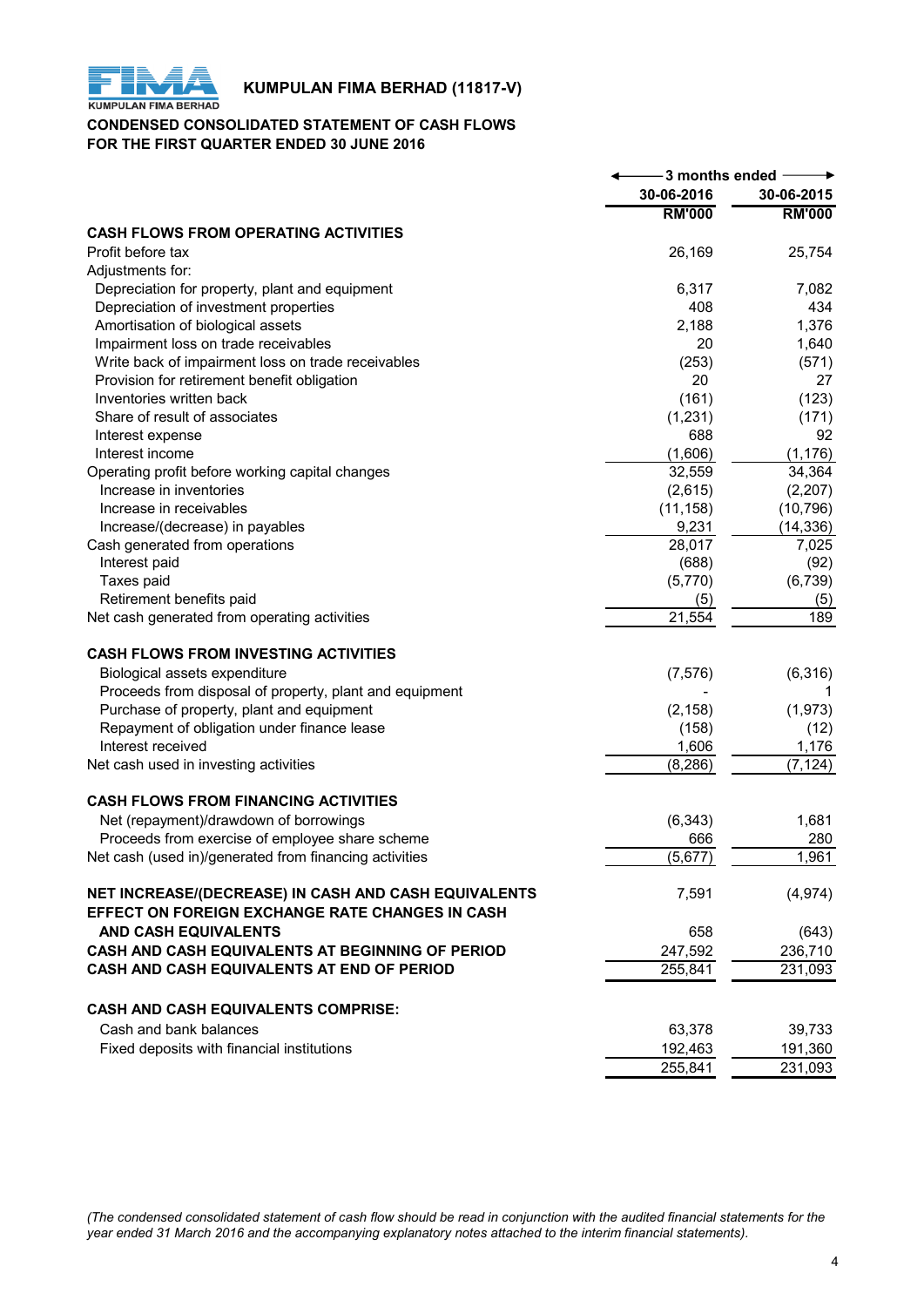**NOTES TO THE QUARTERLY ANNOUNCEMENT FOR THE FIRST QUARTER ENDED 30 JUNE 2016 KUMPULAN FIMA BERHAD (11817-V)**

# **PART A - Explanatory notes pursuant to FRS 134**

#### **A1. Basis of preparation**

The interim financial statements are unaudited and have been prepared in accordance with the requirements of FRS 134: Interim Financial Reporting and paragraph 9.22 of the Listing Requirements of the Bursa Securities.

The interim financial statements should be read in conjunction with the audited financial statements for the year ended 31 March 2016. These explanatory notes attached to the interim financial statements provide an explanation of events and transactions that are significant to the understanding of the changes in the financial position and performance of the Group since the financial year ended 31 March 2016.

# **A2. Changes in accounting policies**

The significant accounting policies adopted are consistent with those of the audited financial statements for the year ended 31 March 2016 except for the adoption of the following new and revised Financial Reporting Standards ("FRS"), Amendments to FRSs and IC Interpretations.

## **(a) Adoption of FRSs, Amendments to FRSs and IC Interpretations**

On 1 April 2016, the Group adopted the following new and amended FRSs and IC Interpretations:

|                                                                       | <b>Effective for annual period</b><br>beginning on or after |
|-----------------------------------------------------------------------|-------------------------------------------------------------|
| Annual Improvements to FRSs 2012-2014 Cycle                           | 1 January 2016                                              |
| Amendments to FRS 11: Accounting for Acquisition of Interests in      |                                                             |
| Joint Operations                                                      | 1 January 2016                                              |
| Amendments to FRS 116 and FRS 138: Clarification of Acceptable        |                                                             |
| Methods of Depreciation and Amortisation                              | 1 January 2016                                              |
| Amendments to FRS 116 and FRS 141: Agriculture: Bearer Plants         | 1 January 2016                                              |
| Amendments to FRS 127: Equity Method in Separate Financial Statements | 1 January 2016                                              |
| Amendments to FRS 101:Disclosure Initiatives                          | 1 January 2016                                              |
| Amendments FRS 10, FRS 12 and FRS 128: Investment Entities:           |                                                             |
| Applying the Consolidation Exception                                  | 1 January 2016                                              |
| FRS 14: Regulatory Deferral Accounts                                  | 1 January 2016                                              |

The adoption of the above FRSs, Amendments to FRS and Interpretations do not have significant impact on the financial statements of the Group for the current financial period.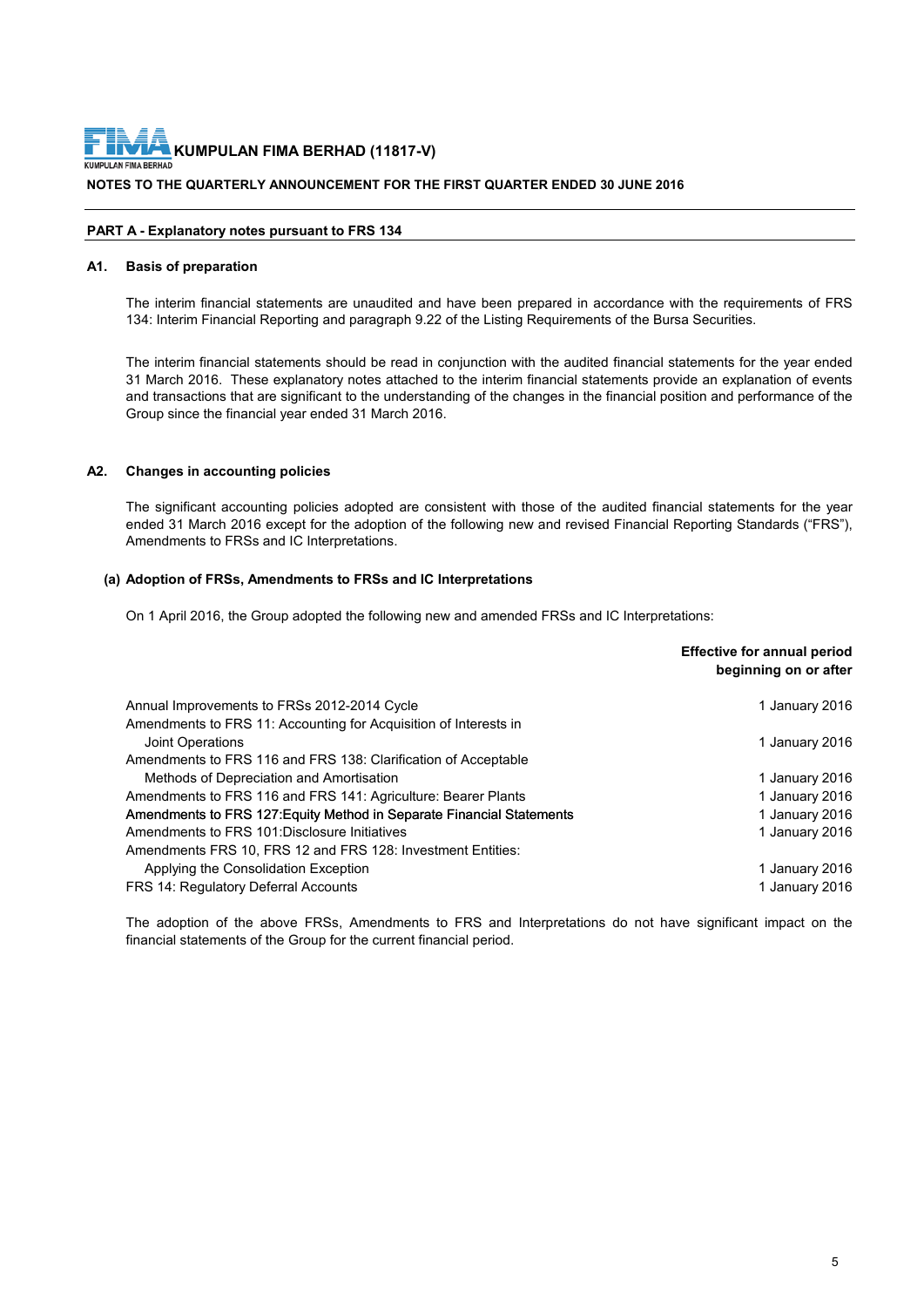**NOTES TO THE QUARTERLY ANNOUNCEMENT FOR THE FIRST QUARTER ENDED 30 JUNE 2016**

## **A2. Changes in accounting policies (contd)**

# **(b) Standards and interpretations issued but not yet effective**

The Group has not early adopted the following new and amended FRS and IC Interpretations that are not yet effective:

|                                                                  | <b>Effective for annual period</b><br>beginning on or after |
|------------------------------------------------------------------|-------------------------------------------------------------|
| Amendments to FRS 112: Recognition of Deferred Tax Assets for    |                                                             |
| <b>Unrealised Losses</b>                                         | 1 January 2017                                              |
| Amendments to FRS 107: Disclosure Initiative                     | 1 January 2017                                              |
| FRS 15: Revenue from Contracts with Customers                    | 1 January 2018                                              |
| FRS 9: Financial Instruments                                     | 1 January 2018                                              |
| Amendments to FRS 10 and FRS 128: Sale or Contribution of Assets |                                                             |
| between an Investor and its Associate of Joint Venture           | Deferred                                                    |

The Group will adopt the above pronouncements when they become effective in the respective financial periods. These pronouncements are not expected to have any significant effect to the financial statements of the Group upon their initial application, other than for FRS 9: Financial Instruments and FRS 15: Revenue from Contracts with Customers.

# **(c) Malaysian Financial Reporting Standards (MFRS Framework)**

On 19 November 2011, the Malaysian Accounting Standards Board ("MASB") issued a new MASB approved accounting framework, the Malaysian Financial Reporting Standards Framework ("MFRS Framework").

The MFRS Framework is to be applied by all Entities Other than Private Entities for annual periods beginning on or after 1 January 2012, with the exception of entities that are within the scope of MFRS 141 Agriculture (MFRS 141) and IC Interpretation 15 Agreements for the Construction of Real Estate (IC 15), including its parent, significant investor and venturer (herein called "Transitioning Entities").

Transitioning Entities are allowed to defer adoption of the new MFRS Framework. The adoption of the MFRS Framework by Transitioning Entities will be mandatory for annual periods beginning on or after 1 January 2018.

The Group falls within the scope definition of Transitioning Entities and accordingly, will be required to prepare financial statements using the MFRS Framework in its first MFRS interim financial statements for the quarter ending 30 June 2018. In presenting its first MFRS financial statements, the Group will be required to adjust the comparative financial statements prepared under FRS to amounts reflecting the application of MFRS Framework. The majority of the adjustments required on transition will be made, retrospectively, against the opening retained earnings.

The Group has not completed its assessment of the financial effects of the differences between Financial Reporting Standards and accounting standards under the MFRS Framework. The Group expects to be in a position to fully comply with the requirements of the MFRS Framework for the financial year ending 31 March 2019.

# **A3. Auditors' Report on Preceding Annual Financial Statements.**

The financial statements of the Group for the financial year ended 31 March 2016 were not subject to any audit qualification.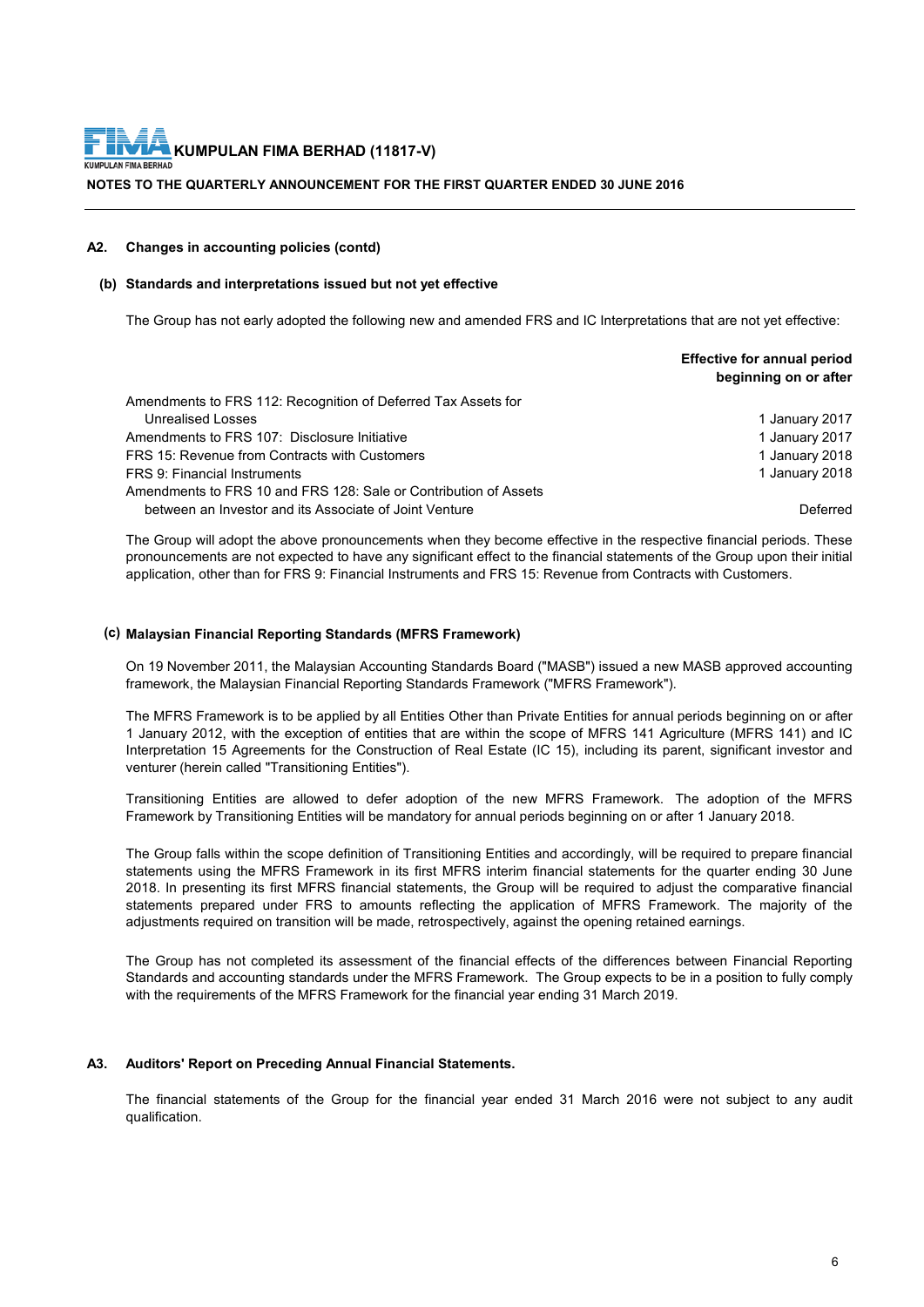

# **NOTES TO THE QUARTERLY ANNOUNCEMENT FOR THE FIRST QUARTER ENDED 30 JUNE 2016**

#### **A4. Seasonal and cyclical factors**

The operations of the Group are not affected by any seasonal or cyclical factors other than the manufacturing segment which is affected by cyclical changes in volumes of certain products whilst the plantation segment is affected by seasonal crop production, weather conditions and fluctuating commodity prices.

# **A5. Unusual items affecting the financial statements**

There were no unusual items affecting the financial statements of the Group for the current quarter ended 30 June 2016.

#### **A6. Changes in estimates**

There were no changes or estimates that have a material effect on the current quarter's results.

# **A7. Issuances, cancellation, repurchases, resale and repayment of debts and equity securities**

There were no issuances, cancellations, repurchases, resale and repayments of debts and equity securities for the current quarter except for the issuance of the following new ordinary shares of RM1.00 each pursuant to the Company Employees' Share Scheme.

| <b>Option price</b> | No. of  | Cash            |
|---------------------|---------|-----------------|
| per share           | share   | <b>Proceeds</b> |
| RМ                  | issued  | RM              |
| 1.48                | 450.000 | 666,000         |

# **A8. Dividend paid**

There were no dividends paid in the current quarter (preceeding year corresponding period: nil).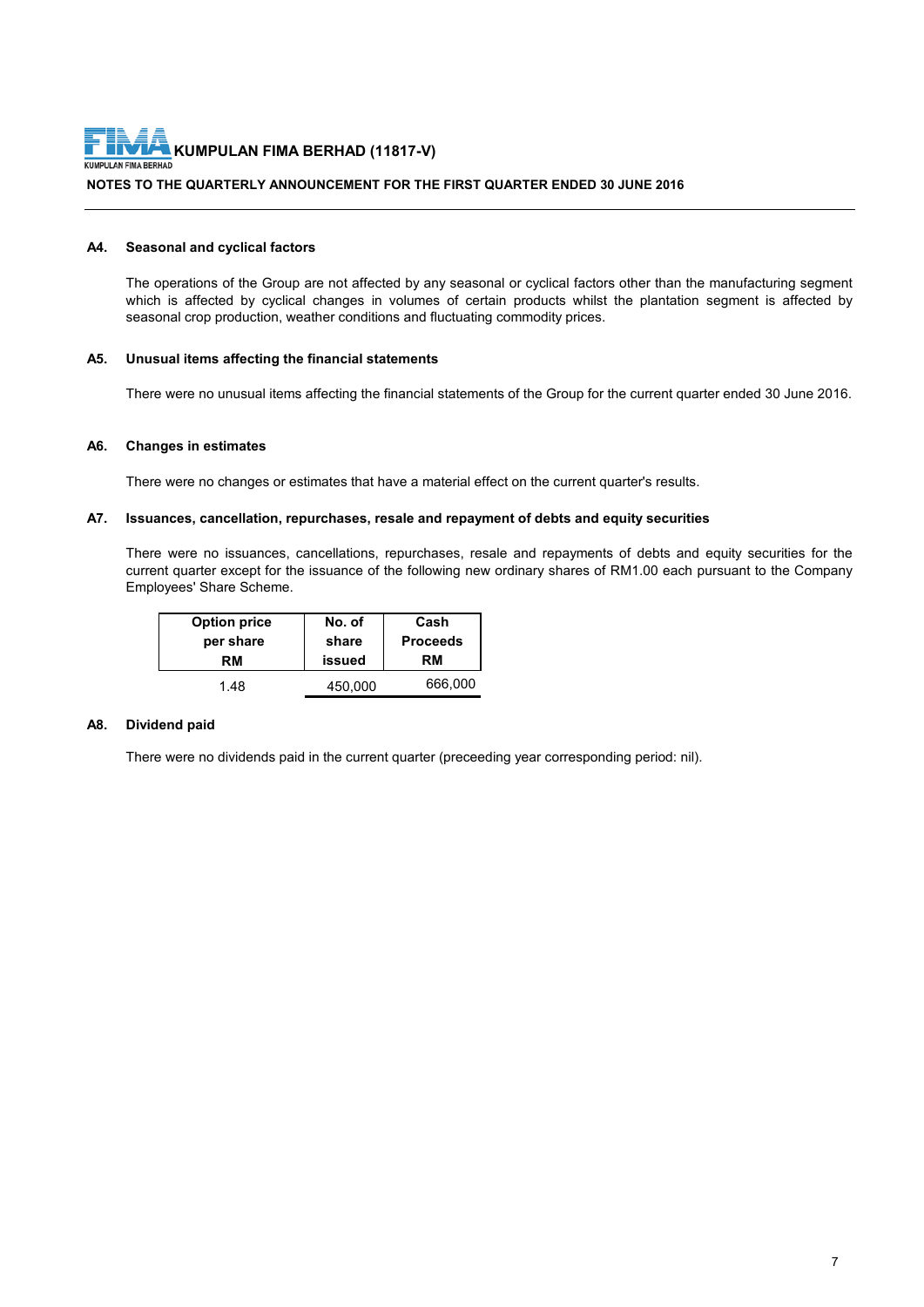**NOTES TO THE QUARTERLY ANNOUNCEMENT FOR THE FIRST QUARTER ENDED 30 JUNE 2016**

# **A9. Segmental revenue and results for business segments**

|                                    | <b>Quarter Ended</b> |               | <b>3 Months Cumulative</b> |               |
|------------------------------------|----------------------|---------------|----------------------------|---------------|
|                                    | 30-06-2016           | 30-06-2015    | 30-06-2016                 | 30-06-2015    |
| <b>Revenue</b>                     | <b>RM'000</b>        | <b>RM'000</b> | <b>RM'000</b>              | <b>RM'000</b> |
| Manufacturing*                     | 53,224               | 72,503        | 53,224                     | 72,504        |
| Plantation                         | 31,988               | 37,553        | 31,988                     | 37,553        |
| <b>Bulking</b>                     | 14,543               | 15,261        | 14,543                     | 15,261        |
| Food                               | 23,947               | 14,857        | 23,947                     | 14,857        |
| Others                             | 3,653                | 6,119         | 3,653                      | 6,119         |
|                                    | 127,355              | 146,293       | 127,355                    | 146,294       |
| Elimination of inter-segment sales | (2,536)              | (4,954)       | (2,536)                    | (4,955)       |
|                                    | 124,819              | 141,339       | 124,819                    | 141,339       |
| <b>Profit before tax</b>           |                      |               |                            |               |
| Manufacturing*                     | 13,574               | 11,973        | 13,574                     | 11,973        |
| Plantation                         | 3,535                | 9,129         | 3,535                      | 9,129         |
| <b>Bulking</b>                     | 7.651                | 7,984         | 7,651                      | 7,984         |
| Food                               | (248)                | (3,339)       | (248)                      | (3,339)       |
| Others                             | 426                  | (164)         | 426                        | (164)         |
|                                    | 24,938               | 25,583        | 24,938                     | 25,583        |
| Associated companies               | 1,231                | 171           | 1,231                      | 171           |
|                                    | 26,169               | 25,754        | 26,169                     | 25,754        |

\* Production and trading of security documents.

# **A10. Profit before tax**

The following amounts have been included in arriving at profit before tax:

|                                      | <b>Quarter Ended</b> |               |               | <b>3 Months Cumulative</b> |
|--------------------------------------|----------------------|---------------|---------------|----------------------------|
|                                      | 30-06-2016           | 30-06-2015    | 30-06-2016    | 30-06-2015                 |
| Other income                         | <b>RM'000</b>        | <b>RM'000</b> | <b>RM'000</b> | <b>RM'000</b>              |
| Interest income                      | 1,606                | 1,176         | 1,606         | 1,176                      |
| Foreign exchange (loss)/gain         | (554)                | 283           | (554)         | 283                        |
| <b>Operating expenses</b>            |                      |               |               |                            |
| Depreciation and amortisation        | 8.913                | 8,892         | 8,913         | 8,892                      |
| Interest expense                     | 688                  | 92            | 688           | 92                         |
| Impairment loss on trade receivables | 20                   | 1,640         | 20            | 1,640                      |
| Write back of impairment loss on     |                      |               |               |                            |
| trade receivables                    | (253)                | (571)         | (253)         | (571)                      |
| Inventories written back             | (161)                | (123)         | (161)         | (123)                      |

The Group does not deal in derivatives.

# **A11. Valuation of property, plant and equipment**

The valuation of land and building have been brought forward from the last financial statements for the year ended 31 March 2016.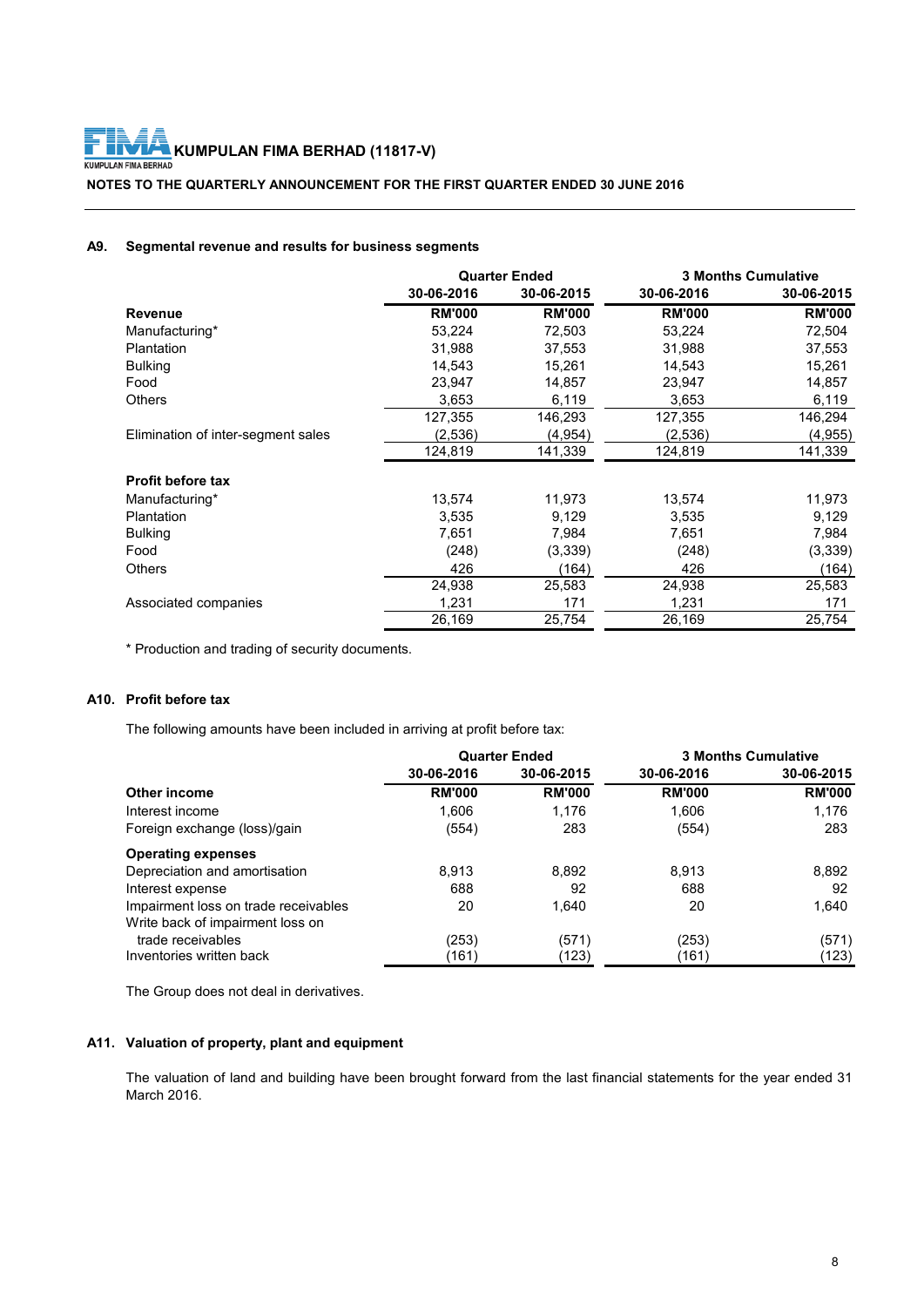**NOTES TO THE QUARTERLY ANNOUNCEMENT FOR THE FIRST QUARTER ENDED 30 JUNE 2016**

#### **A12. Subsequent events**

There were no material events subsequent to the end of the current quarter.

# **A13. Inventories**

During the quarter, there was no significant write-down or write-back of inventories except as disclosed in Note A10 as above.

#### **A14. Changes in the composition of the Group**

There were no changes in the composition of the Group for the current quarter and financial period to date including business combinations, acquisition or disposal of subsidiaries and long term investments, restructuring and discontinued operations.

# **A15. Changes in contingent liabilities**

There were no additional contingent liabilities during the current quarter, except as disclosed in Note B11 herein.

## **A16. Significant acquisition of property, plant and equipment**

For the current quarter under review the Group's acquisitions of property, plant and equipment are as follows :

|                        | <b>Current Year</b> |
|------------------------|---------------------|
|                        | <b>To Date</b>      |
|                        | <b>RM'000</b>       |
| Plant and equipment    | 990                 |
| Vehicles               | 175                 |
| Land and buildings     | 790                 |
| Furniture and fittings | 203                 |
|                        | 2.158               |

## **A17. Capital commitments**

The amount of commitments not provided for in the interim financial statements as at 30 June 2016 were as follows:

|                                   | <b>Current Year</b> |
|-----------------------------------|---------------------|
|                                   | <b>To Date</b>      |
|                                   | <b>RM'000</b>       |
| Property, plant and equipment     |                     |
| - Approved and contracted for     | 3.222               |
| - Approved but not contracted for | 64.560              |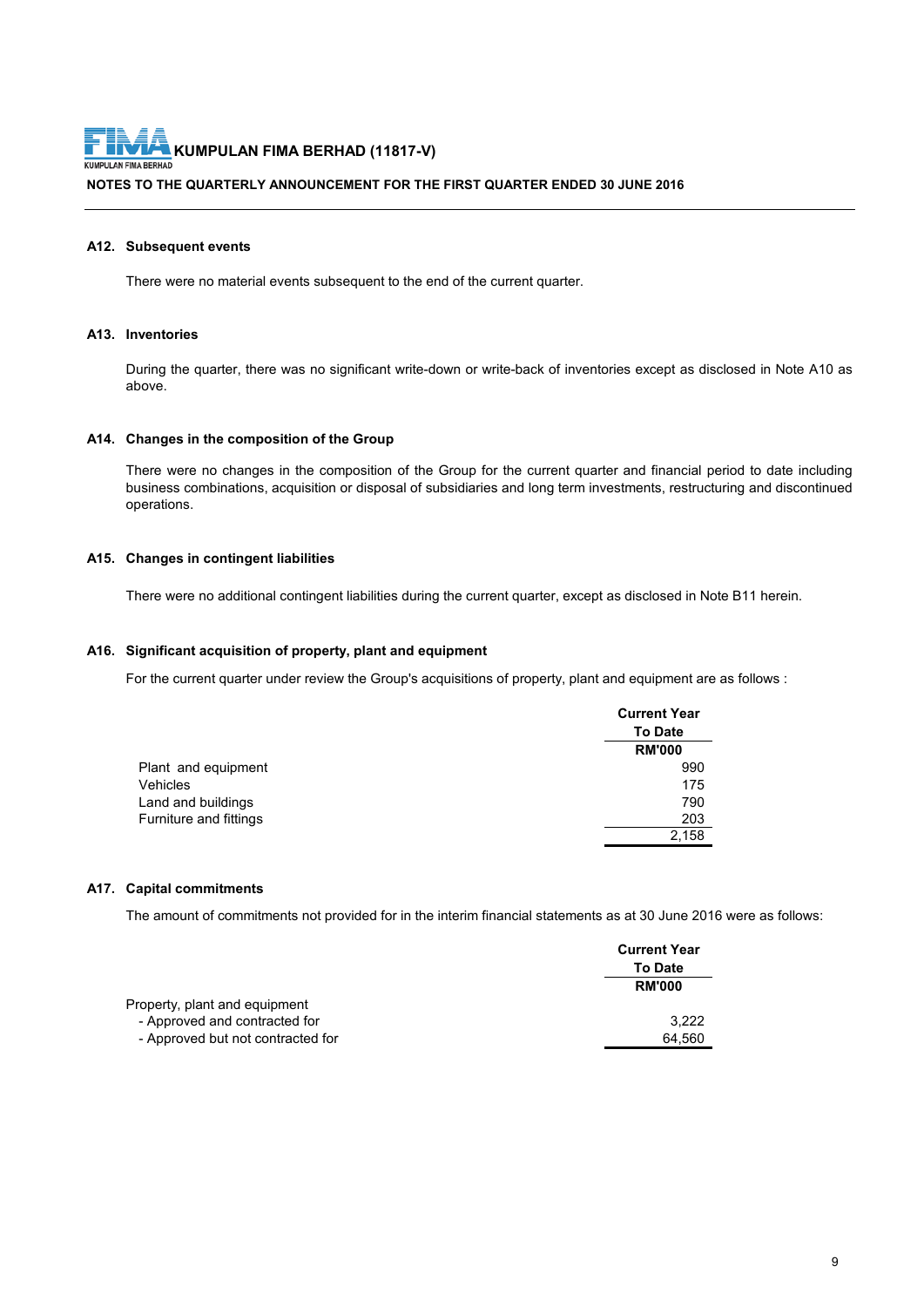

**NOTES TO THE QUARTERLY ANNOUNCEMENT FOR THE FIRST QUARTER ENDED 30 JUNE 2016**

# **A18. Related party transactions**

The Group's related party transactions during the financial period were as follows:

| <b>KFB and its subsidiaries</b> | <b>Transacting</b><br>parties                     | <b>Relationship</b>                         | Nature of<br>transactions          | <b>RM'000</b> |
|---------------------------------|---------------------------------------------------|---------------------------------------------|------------------------------------|---------------|
| Kumpulan Fima Berhad            | <b>BHR Enterprise</b><br>Sdn Bhd                  | Common<br>Shareholders/<br><b>Directors</b> | Advisory<br>services               | (30)          |
| Fima Corporation Berhad         | Nationwide Express<br><b>Courier Services Bhd</b> | Common<br>Shareholders/<br><b>Directors</b> | Rental income                      | 20            |
| PT Nunukan Jaya Lestari         | PT Pohon Emas<br>Lestari                          | Common<br>Shareholders/<br><b>Directors</b> | Purchase of fresh<br>fruit bunches | (1, 387)      |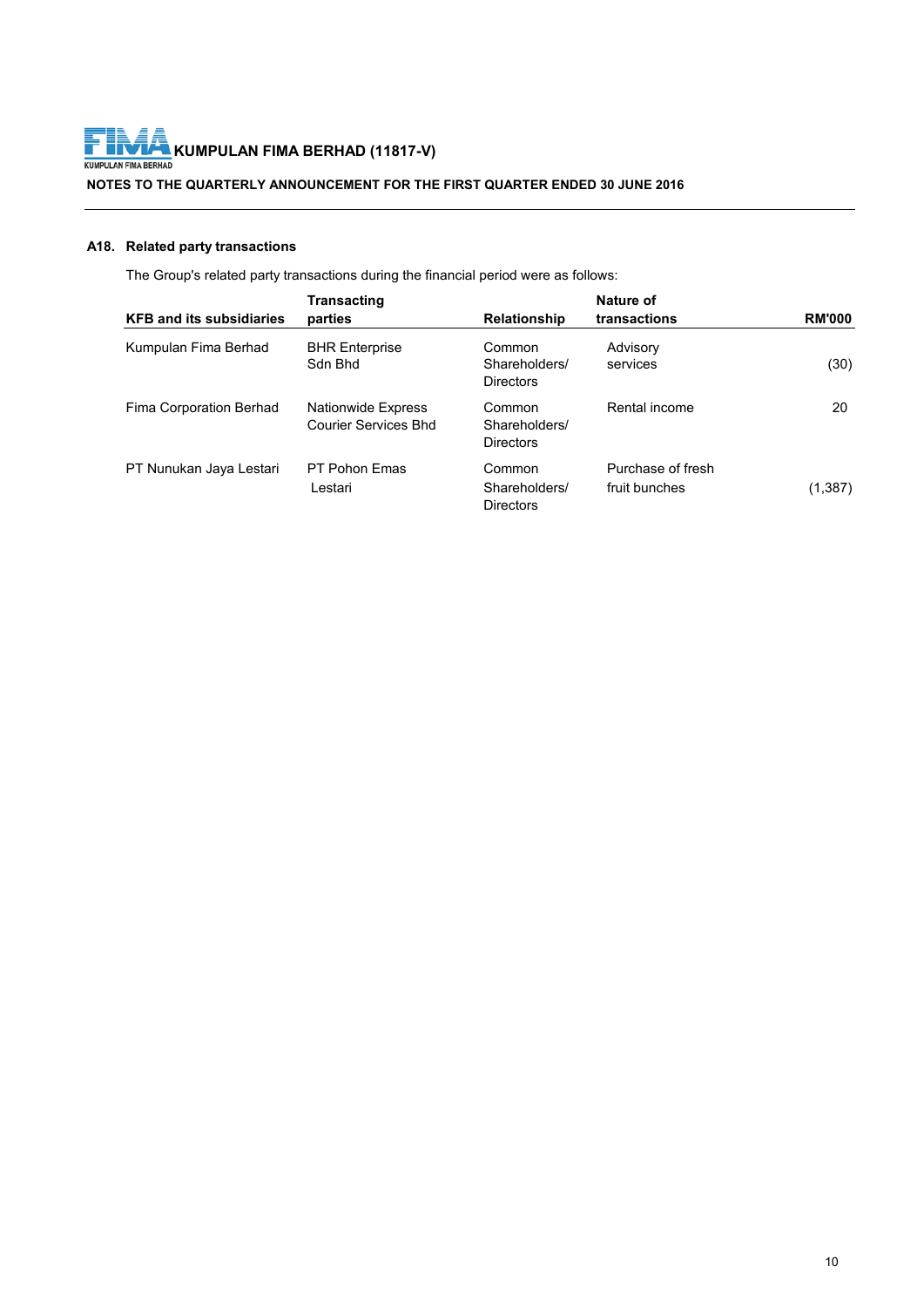

# **NOTES TO THE QUARTERLY ANNOUNCEMENT FOR THE FIRST QUARTER ENDED 30 JUNE 2016**

#### **PART B - Bursa Securities Listing Requirements**

#### **B1. Review of performance**

## **Group Performance**

|                   | Current | <b>Previous</b> |          |        |
|-------------------|---------|-----------------|----------|--------|
| (RM Million)      | YTD     | YTD             | Variance | %      |
| Revenue           | 124.82  | 141.34          | (16.52)  | (11.7) |
| Profit before tax | 26.17   | 25.75           | 0.42     | 1.6    |

Group revenue for the first quarter ended 30 June 2016 decreased to RM124.82 million as compared to RM141.34 million recorded in the previous financial year. The decrease of RM16.52 million (11.7%) was attributed to the lower revenue generated by manufacturing, plantation and bulking divisions.

However, profit before tax ("PBT") increased by RM0.42 million to RM26.17 million from last year, due to lower operating cost of certain division as explained below.

The performance of each business division is as follows:

# **Manufacturing Division**

|                   | Current | <b>Previous</b> |          |        |
|-------------------|---------|-----------------|----------|--------|
| (RM Million)      | YTN     | /TD             | Variance | %      |
| Revenue           | 53.22   | 72.50           | (19.28)  | (26.6) |
| Profit before tax | 13.57   | 11.97           | 1.60     | 13.4   |

Revenue from **Manufacturing Division** decreased by 26.6% to RM53.22 million from RM72.50 million recorded last year, mainly due to lower sales volume of certain travel documents. PBT increased by 13.4% to RM13.57 million from RM11.97 million posted last year, mainly attributable to favourable sales mix and lower depreciation cost.

# **Plantation Division**

|                                | Current | <b>Previous</b> |                 |        |
|--------------------------------|---------|-----------------|-----------------|--------|
| (RM Million)                   | YTD     | YTD             | <b>Variance</b> | %      |
| <b>Revenue</b>                 |         |                 |                 |        |
| Indonesia                      |         |                 |                 |        |
| - Crude palm oil (CPO)         | 24.28   | 31.61           | (7.33)          | (23.2) |
| - Crude palm kernel oil (CPKO) | 4.59    | 3.36            | 1.23            | 36.6   |
| Malaysia                       |         |                 |                 |        |
| - Fresh fruit bunch/Pineapple  | 3.12    | 2.58            | 0.54            | 20.9   |
| Total                          | 31.99   | 37.55           | (5.56)          | (14.8) |
| <b>Profit Before Tax</b>       | 3.54    | 9.13            | (5.59)          | (61.2) |
| <b>Sales Quantity (mt)</b>     |         |                 |                 |        |
| - CPO                          | 11,016  | 14,429          | (3, 413)        | (23.7) |
| - CPKO                         | 1,022   | 1,099           | (77)            | (7.0)  |
| Average net CIF selling price, |         |                 |                 |        |
| net of duty (RM)               |         |                 |                 |        |
| - CPO                          | 2,204   | 2.191           | 13              | 0.6    |
| - CPKO                         | 4,492   | 3,056           | 1,436           | 47.0   |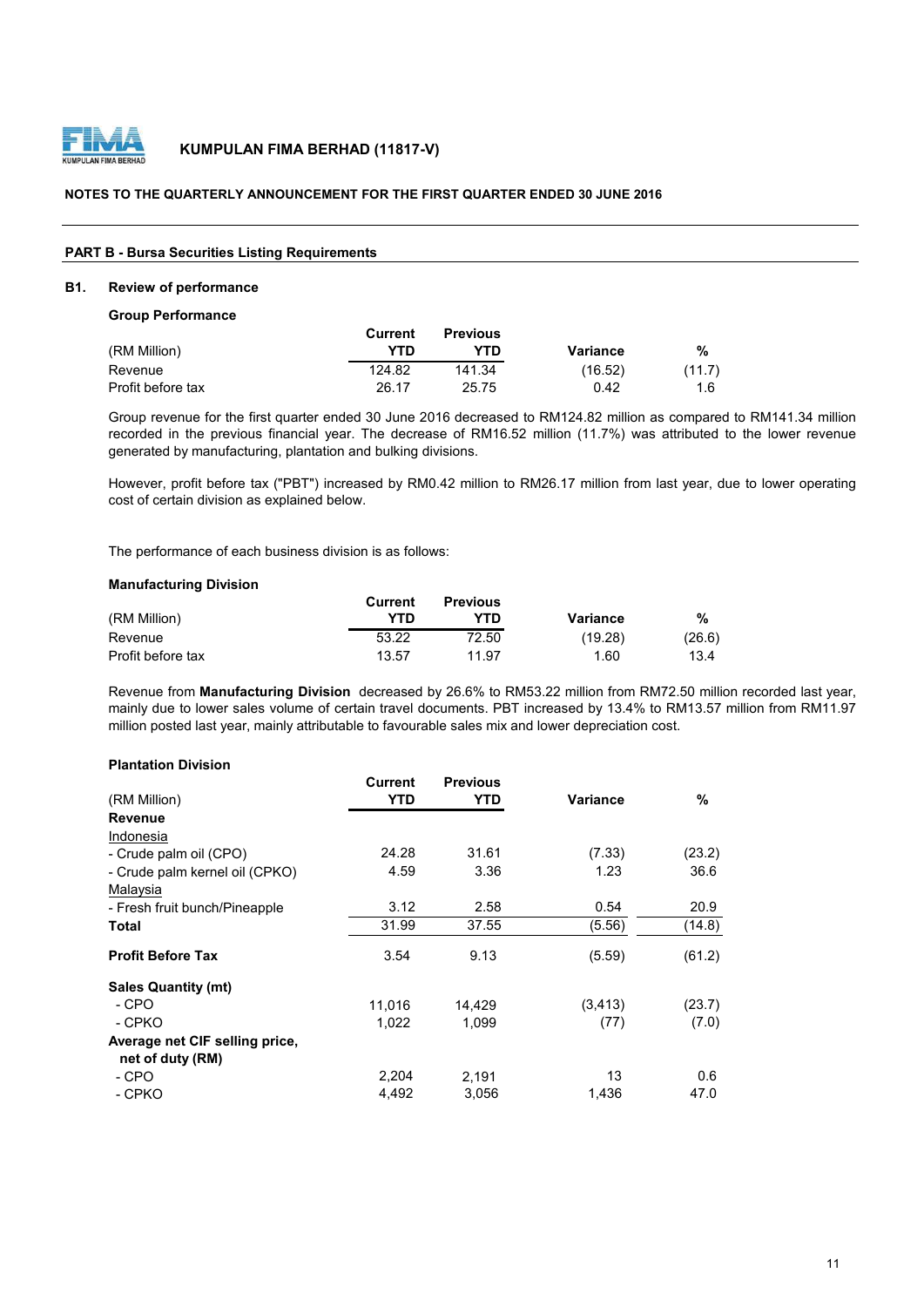

### **NOTES TO THE QUARTERLY ANNOUNCEMENT FOR THE FIRST QUARTER ENDED 30 JUNE 2016**

#### **B1. Review of performance (contd)**

#### **Plantation Division (contd)**

Revenue from **Plantation Division** decreased by 14.8% to RM31.99 million compared to last year mainly due to lower sales volume of CPO. The division posted a PBT of RM3.54 million, 61.2% lower than last year.

Our plantation estates in Malaysia which are still in the process of land development or palm planting registered a total pretax loss of RM1.47 million as compared to RM0.96 million pretax loss recorded in the corresponding period last year.

#### **Bulking Division**

|                   | Current | <b>Previous</b> |          |       |
|-------------------|---------|-----------------|----------|-------|
| (RM Million)      | YTD     | YTD             | Variance | %     |
| Revenue           | 14.54   | 15.26           | (0.72)   | (4.7) |
| Profit before tax | 7.65    | 7.98            | (0.33)   | (4.1) |

**Bulking Division** recorded decrease of RM0.72 million or 4.7% in revenue to RM14.54 million from RM15.26 million recorded last year. The decrease was mainly due to lower revenue recorded by most of the products. In line with the decrease in revenue, the division's PBT decreased by RM0.33 million (4.1%) to RM7.65 million.

## **Food Division**

| (RM Million)           | <b>Current</b><br>YTD | <b>Previous</b><br>YTD | <b>Variance</b> | $\%$   |
|------------------------|-----------------------|------------------------|-----------------|--------|
| Revenue                |                       |                        |                 |        |
| Papua New Guinea (PNG) | 22.22                 | 13.22                  | 9.00            | 68.1   |
| Malaysia               | 1.73                  | 1.64                   | 0.09            | 5.5    |
|                        | 23.95                 | 14.86                  | 9.09            | 61.2   |
| Profit before tax      | (0.25)                | (3.34)                 | 3.09            | (92.5) |

**Food Division's** revenue increased to RM23.95 million compared to RM14.86 million recorded in the same period last year. The increase in revenue was mainly due to the higher sales of mackerel and tuna. Results of the division improved by RM3.09 million as compared to RM3.34 million loss in the same period last year.

#### **B2. Comparison with preceding quarter's results**

#### **Group Performance**

|                   | OTR <sub>1</sub> | OTR <sub>4</sub> |          |        |
|-------------------|------------------|------------------|----------|--------|
| (RM Million)      | <b>FY 2017</b>   | FY 2016          | Variance | %      |
| Revenue           | 124.82           | 133.96           | (9.14)   | (6.8)  |
| Profit before tax | 26.17            | 29.84            | (3.67)   | (12.3) |

The Group's revenue decreased by RM9.14 million to RM124.82 million compared to the preceding quarter, as a result of the lower revenue recorded by all divisions.

In line with the lower revenue, PBT decreased by RM3.67 million to RM26.17 million as compared to RM29.84 million recorded in the preceding quarter.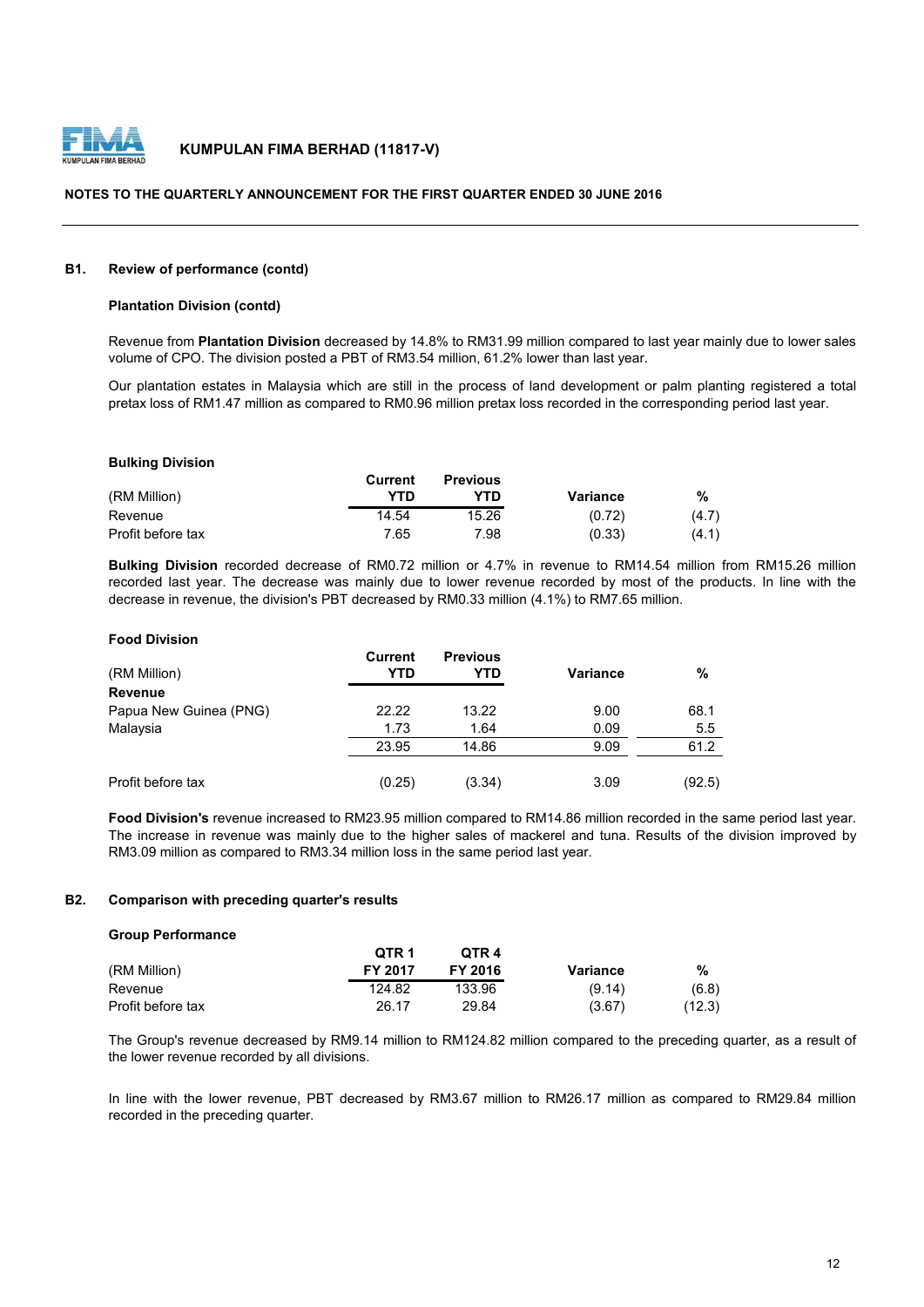

# **NOTES TO THE QUARTERLY ANNOUNCEMENT FOR THE FIRST QUARTER ENDED 30 JUNE 2016**

# **B2. Comparison with preceding quarter's results (contd)**

The performance of each business division is as follows:

| <b>Manufacturing Division</b> |         |         |          |        |
|-------------------------------|---------|---------|----------|--------|
|                               | QTR 1   | OTR 4   |          |        |
| (RM Million)                  | FY 2017 | FY 2016 | Variance | %      |
| Revenue                       | 53.22   | 65.77   | (12.55)  | (19.1) |
| Profit before tax             | 13.57   | 15.97   | (2.40)   | (15.0) |

**Manufacturing Division's** revenue decreased by RM12.55 million or 19.1% in the current quarter compared to the preceding quarter. The decrease was mainly due to lower sales volume of certain travel documents. In line with the decrease in revenue, PBT registered lower by RM2.40 million in the current quarter.

| <b>Plantation Division</b>                         |                  |                  |          |         |
|----------------------------------------------------|------------------|------------------|----------|---------|
|                                                    | QTR <sub>1</sub> | QTR <sub>4</sub> |          |         |
| (RM Million)                                       | FY 2017          | FY 2016          | Variance | %       |
| <b>Revenue</b>                                     |                  |                  |          |         |
| Indonesia                                          |                  |                  |          |         |
| - CPO                                              | 24.28            | 14.03            | 10.25    | 73.1    |
| - CPKO                                             | 4.59             | 3.03             | 1.56     | 51.5    |
| - CP                                               |                  | 1.56             | (1.56)   | (100.0) |
| Malaysia                                           |                  |                  |          |         |
| - Fresh fruit bunch/Pineapple                      | 3.12             | 2.27             | 0.85     | 37.4    |
| Total                                              | 31.99            | 20.89            | 11.10    | 53.1    |
| <b>Profit Before Tax</b>                           | 3.54             | 1.16             | 2.38     | 205.2   |
| <b>Sales Quantity (mt)</b>                         |                  |                  |          |         |
| - CPO                                              | 11,016           | 8,589            | 2,427    | 28.3    |
| - CPKO                                             | 1,022            | 1,115            | (93)     | (8.3)   |
| Average net CIF selling price,<br>net of duty (RM) |                  |                  |          |         |
| - CPO                                              | 2,204            | 1,747            | 457      | 26.2    |
| - CPKO                                             | 4,492            | 2,730            | 1,762    | 64.5    |

**Plantation Division's** revenue for the quarter improved by RM11.10 million, higher than the preceding quarter due to higher sales volume of CPO and higher selling price of CPO and CPKO. PBT increased by RM2.38 million compared to the preceding quarter.

#### **Bulking Division**

|                   | QTR <sub>1</sub> | OTR <sub>4</sub> |          |        |
|-------------------|------------------|------------------|----------|--------|
| (RM Million)      | <b>FY 2017</b>   | <b>FY 2016</b>   | Variance | %      |
| Revenue           | 14.54            | 18.62            | (4.08)   | (21.9) |
| Profit before tax | 7.65             | 11.16            | (3.51)   | (31.5) |

Revenue from **Bulking Division** of RM14.54 million was 21.9% lower than the preceding quarter. The decrease in results was due to lower revenue generated by edible oil, base oil and oleo chemical segments in the current quarter. In line with decrease in revenue, PBT decreased 31.5% to RM7.65 million over the preceding quarter.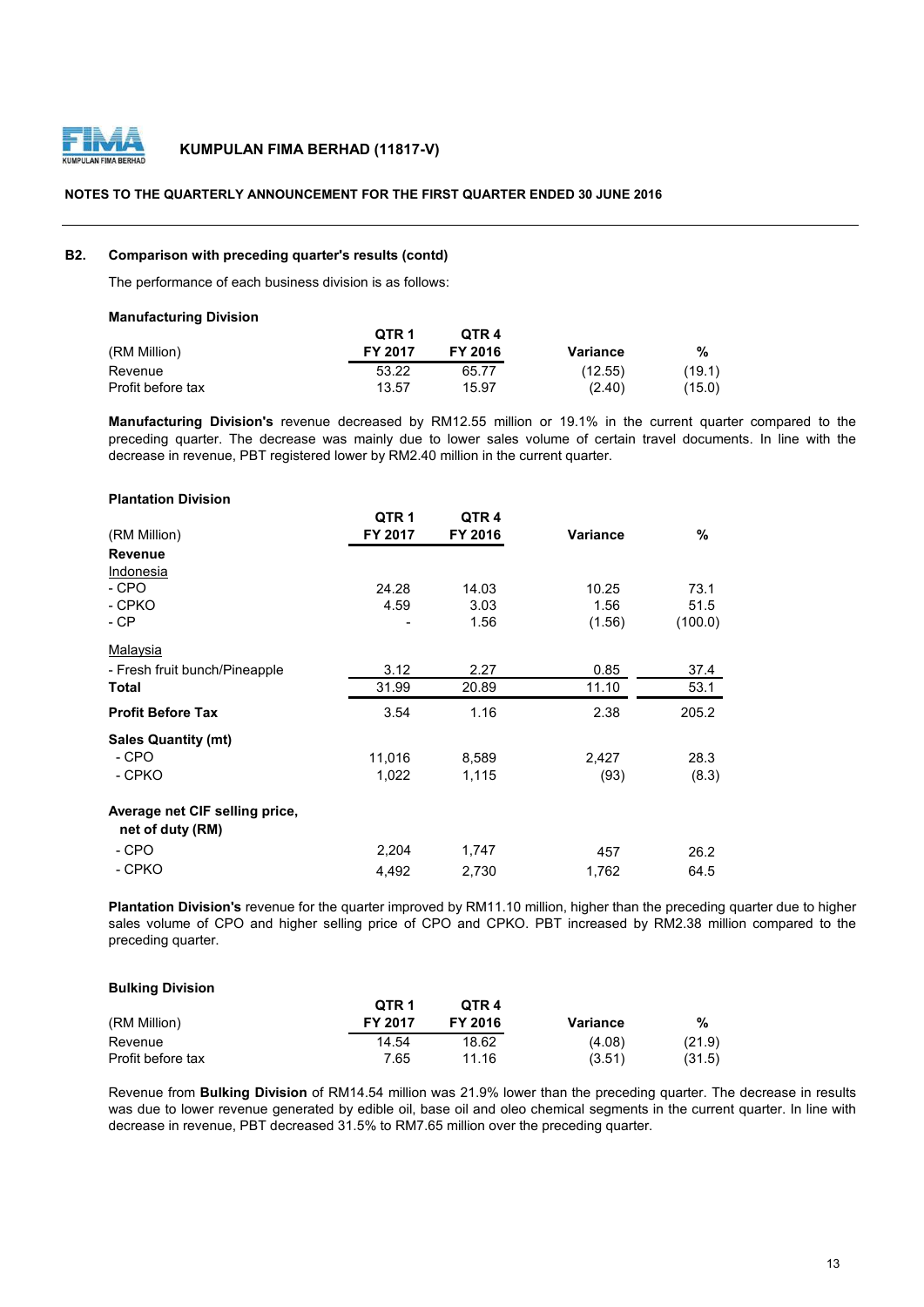

# **NOTES TO THE QUARTERLY ANNOUNCEMENT FOR THE FIRST QUARTER ENDED 30 JUNE 2016**

# **B2. Comparison with preceding quarter's results (contd)**

| <b>Food Division</b> |                  |                  |                 |         |
|----------------------|------------------|------------------|-----------------|---------|
|                      | QTR <sub>1</sub> | QTR <sub>4</sub> |                 |         |
| (RM Million)         | FY 2017          | FY 2016          | <b>Variance</b> | %       |
| <b>Revenue</b>       |                  |                  |                 |         |
| <b>PNG</b>           | 22.22            | 26.74            | (4.52)          | (16.9)  |
| Malaysia             | 1.73             | 1.49             | 0.24            | 16.1    |
|                      | 23.95            | 28.23            | (4.28)          | (15.2)  |
| Profit before tax    | (0.25)           | 3.78             | (4.03)          | (106.6) |

Revenue from **Food Division** decreased by RM4.28 million or 15.2% to RM23.95 million as compared to the preceding quarter due to lower sales volume. The division registered loss before tax of RM0.25 million during the quarter.

#### **B3. Prospects**

The Directors expect the performance of the Group to be challenging for the remaining period of year. The prospect of each business division for the remaining period of year is as follows:

The **Manufacturing Division** will endeavour to establish new strategic alliances to develop new products and solutions to complement its products. This segment will continue to put concerted efforts to improve its operational efficiency and productivity to deliver sustainable performance for this financial year.

The prospects for **Plantation Division** is very much infuenced by the direction of palm oil prices and weather conditions. Notwithstanding this, the outlook for this segment continues to remain steady as the average yield is expected to improve.

**Bulking Division.** The prospects for the remaining period are expected to remain challenging. The Malaysia Derivatives Exchange's (MDEX) Edible Oil tender and transhipment businesses is expected to remain low. The storage utilisation rate is expected to be challenging for the current financial year. The division is looking at securing more long term contracts with customers as well as handling higher margin products.

**Food Division** faces tough challenges ahead, particularly in Papua New Guinea where the division's main operation is located, amidst challenging market competition from the onslaught of cheaper imported products, currency fluctuation, and current global uncertainty. The division will continue its focus on operational efficiency, productivity, margin improvements and cost control as well as emphasis on quality, service and delivery.

# **B4. Explanatory notes on variances with profit forecasts or profit guarantees**

The Group did not issue any profit forecast and/or profit guarantee to the public.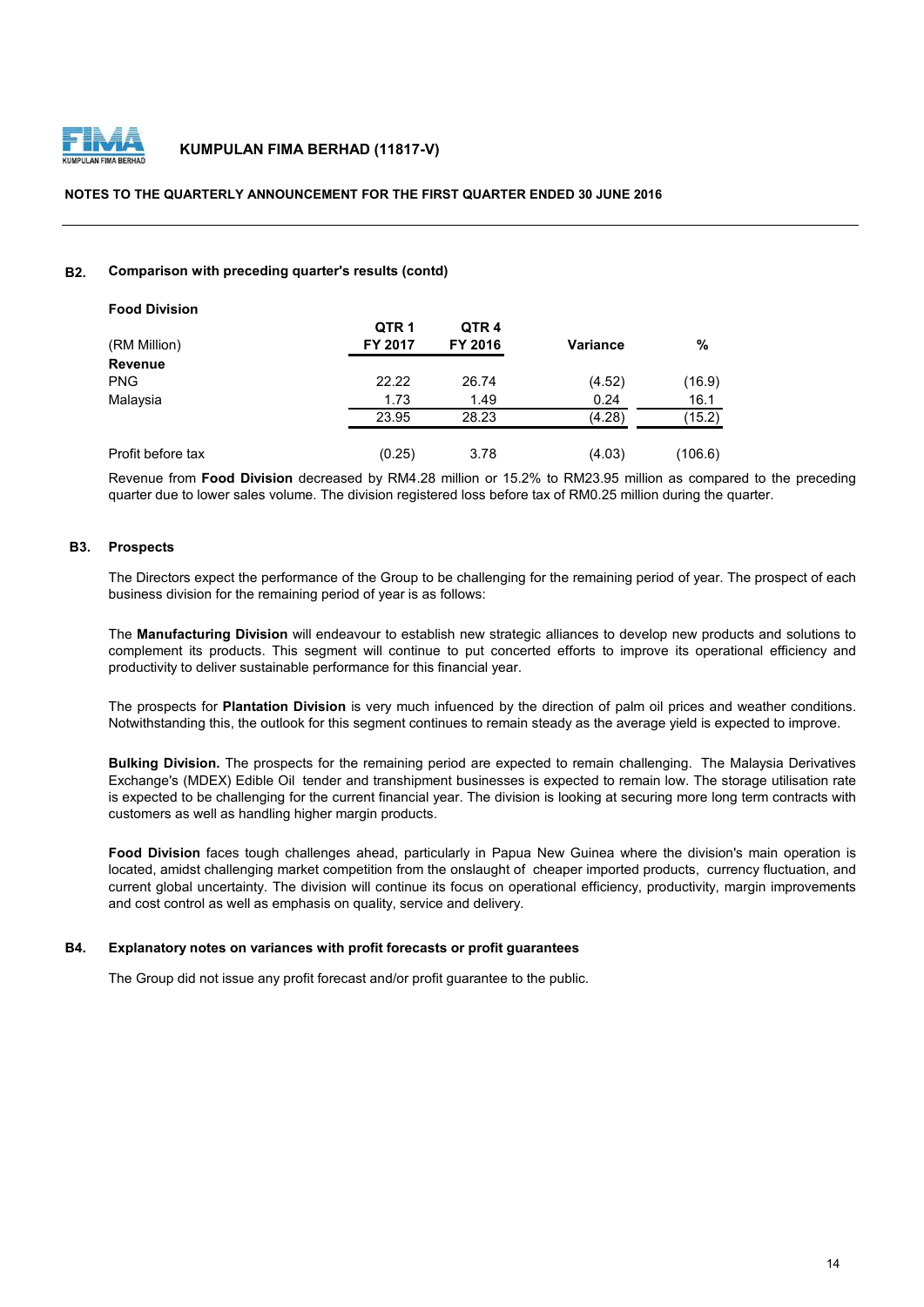

# **NOTES TO THE QUARTERLY ANNOUNCEMENT FOR THE FIRST QUARTER ENDED 30 JUNE 2016**

#### **B5. Income tax expense**

|                  | <b>Current</b> | Current        |
|------------------|----------------|----------------|
|                  | Year           | Year           |
|                  | Quarter        | <b>To Date</b> |
|                  | 30-06-2016     | 30-06-2016     |
|                  | <b>RM'000</b>  | <b>RM'000</b>  |
| Current taxation | 8,643          | 8,643          |

The effective tax rate on Group's profit to date is higher than the statutory tax rate mainly due certain expenses disallowed for taxation purposes and no group relief.

# **B6. Profits/(losses) on sale of unquoted investments and/or properties**

There were no sale of unquoted investments and/or properties during the current quarter.

# **B7. Purchase or disposal of quoted securities**

There were no purchase or disposal of quoted securities during the current quarter.

# **B8. Corporate proposals**

# **(a) Status of corporate proposal**

There are no corporate proposals announced but not completed at the date of this report.

# **(b) Utilisation of proceeds raised from any corporate proposal** Not applicable.

#### **B9. Borrowings and debt securities**

|                                   | As at<br>30-06-2016<br><b>RM'000</b> | As at<br>31-03-2016<br><b>RM'000</b> |
|-----------------------------------|--------------------------------------|--------------------------------------|
| Secured:                          |                                      |                                      |
| Non-current                       |                                      |                                      |
| *Obligations under finance leases | 16,641                               | 16,799                               |
| Current                           |                                      |                                      |
| *Obligations under finance leases | 646                                  | 646                                  |
| Bankers' acceptance               | 4,291                                | 10,281                               |
| Short term revolving credit       | 5,000                                | 5,000                                |
|                                   | 9,937                                | 15,927                               |
|                                   | 26,578                               | 32,726                               |

\* The obligations under finance leases are in respect of the following land lease:

- (i) A 99 year land lease granted to subsidiary, Gabungan Warisan Sdn. Bhd. to develop approximately 249.8 ha of land in Kuala Krai, Kelantan Darul Naim. The lease expires on 2 July 2112.
- (ii) Sub-leases granted to subsidiaries, Taka Worldwide Trading Sdn. Bhd. and Etika Gangsa Sdn. Bhd. over 2 parcels of land measuring approximately 404.6 ha, deemed suitable for oil palm cultivation, situated in Mukim Relai, Daerah Jajahan Gua Musang, Kelantan for a term of 66 years expiring 5 March 2075, with an option to renew for a further period of 33 years.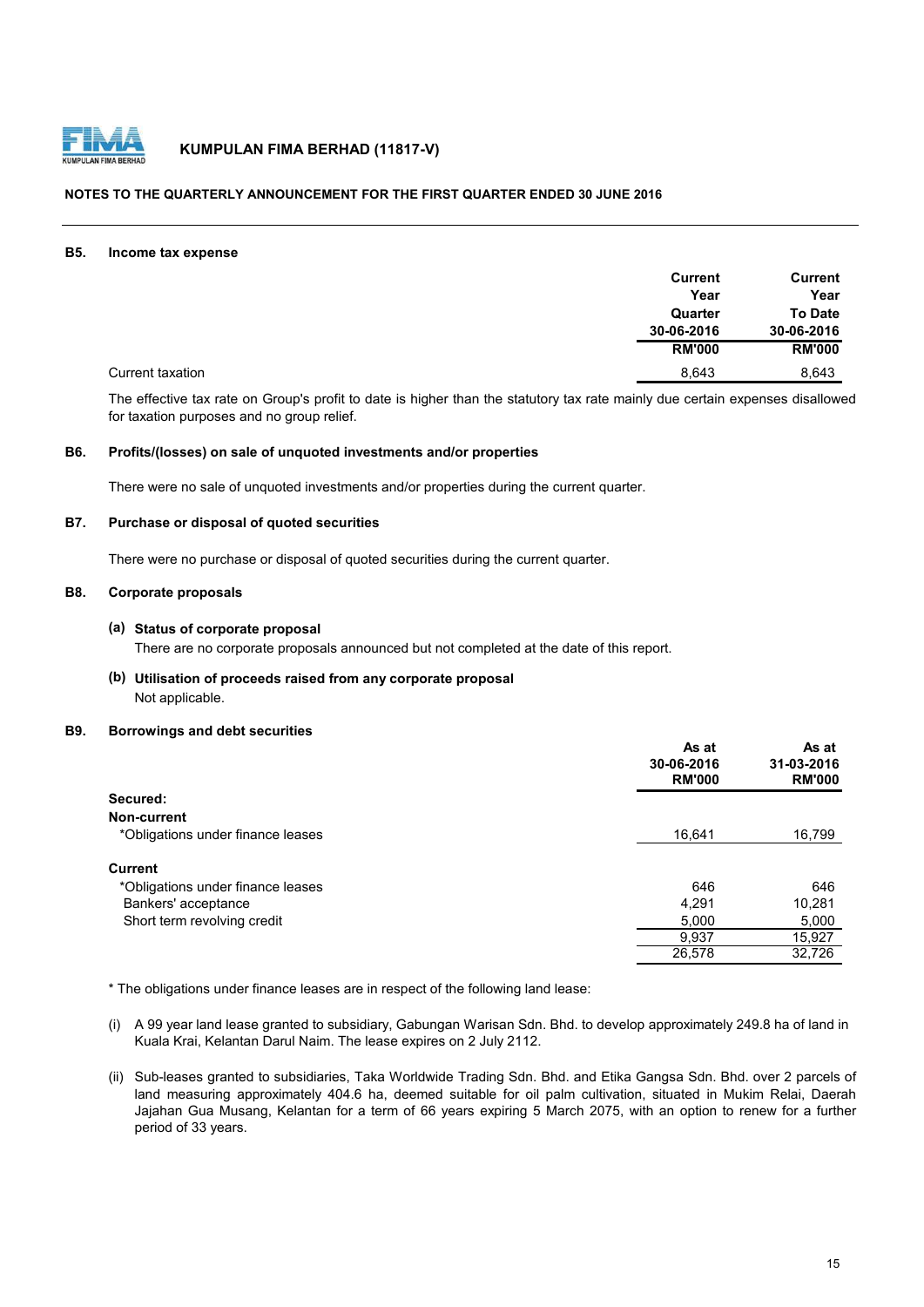

# **NOTES TO THE QUARTERLY ANNOUNCEMENT FOR THE FIRST QUARTER ENDED 30 JUNE 2016**

#### **B9. Borrowings and debt securities (contd)**

- \* The obligations under finance leases are in respect of the following land lease: (contd)
- (iii) A 60 year lease granted to subsidiary, R.N.E. Plantation Sdn Bhd over 1 plot of agricultural land measuring 2,000 ha located at Sungai Siput, Daerah Kuala Kangsar, Perak. The lease will expire on 3 August 2075, with an option to renew for a further 30 years.

#### **B10. Realised/unrealised earnings/(losses)**

|                                                                          | As at<br>30-06-2016<br><b>RM'000</b> | As at<br>31-03-2016<br><b>RM'000</b> |
|--------------------------------------------------------------------------|--------------------------------------|--------------------------------------|
| Total retained earnings of Kumpulan Fima Berhad<br>and its subsidiaries: |                                      |                                      |
| - Realised                                                               | 374.890                              | 367.486                              |
| - Unrealised                                                             | (47, 832)                            | (57, 791)                            |
|                                                                          | 327,058                              | 309.695                              |
| Total share of retained earnings from<br>associated companies:           |                                      |                                      |
| - Realised                                                               | 35,958                               | 38,408                               |
| - Unrealised                                                             | (4, 190)                             | (4,000)                              |
|                                                                          | 31,768                               | 34,408                               |
| Consolidation adjustments                                                | (38, 282)                            | (35, 486)                            |
| Total group retained earnings as per consolidated accounts               | 320,544                              | 308,617                              |

# **B11. Changes in material litigations**

Pending material litigation since preceeding quarter is as follows:

Following the termination of the Tenancy Agreement by Malaysia Airports Holding Berhad ("MAHB") on 11 May 2000, a subsidiary, Fima Corporation Berhad ("FimaCorp"), as the Principal Tenant issued a termination notice dated 15 May 2000 to all its respective sub-tenants at Airtel Complex, Subang.

Pursuant to the above, on 28 September 2001, FimaCorp was served a Writ of Summons dated 9 August 2001 from a tenant ("Plaintiff") claiming for a compensation sum of approximately RM2.12 million being the renovation costs and general damages arising from the early termination of the Tenancy Agreement at Airtel Complex, in Subang. The Board of FimaCorp had sought the advice of the solicitors and was of the opinion that there should be no compensation payable to the Plaintiff as the demised premises was acquired by a relevant authority, MAHB, which was provided in the Tenancy Agreement between FimaCorp and the Plaintiff.

On 11 November 2008, the Court had disposed off this matter summarily in favour of the Plaintiff and on 4 March 2009, FimaCorp had filed its Record of Appeal to the Court of Appeal to appeal against the decision.

The subsidiary had made full provision for the compensation claim of RM2.12 million in the financial year ended 31 March 2009.

On 27 September 2011, the Court of Appeal had allowed FimaCorp's appeal against the decision handed down by the High Court. However, the Court of Appeal had directed that the matter be remitted back to the High Court for a full trial. There has been no development since 27 September 2011.